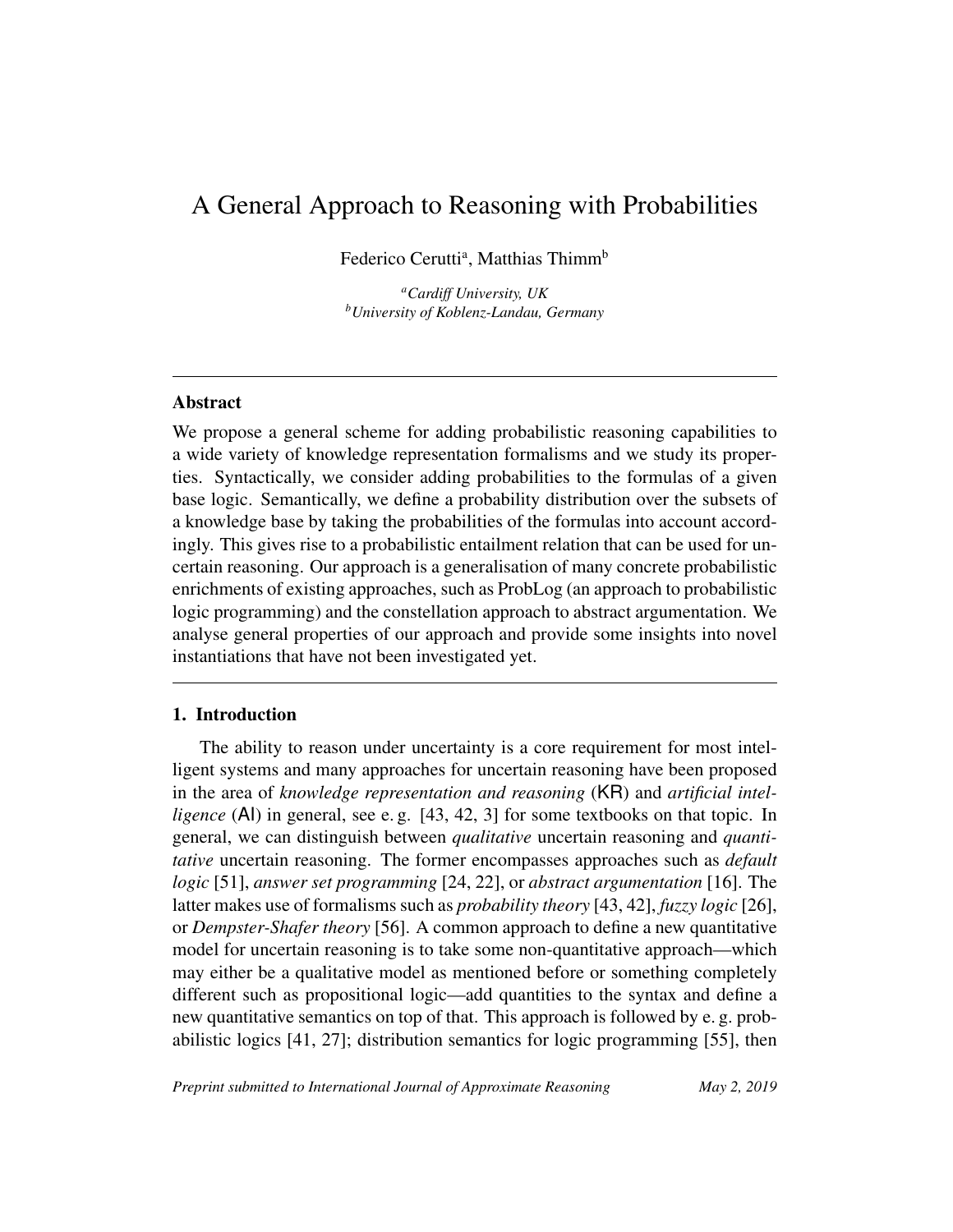implemented in ProbLog [11]; P-log [2]; probabilistic approaches to formal argumentation [35, 29, 30, 53, 44], and many more.

In this paper we aim at unifying many of the aforementioned approaches and defining a general methodology for reasoning with quantitative uncertainty. This allows for a general study of its properties while abstracting away from any specific instantiation. We focus on probability theory as a means for quantitative uncertain reasoning but a similar methodology can be defined by building on other formalisms such as fuzzy logic or Dempster-Shafer theory. We start by considering an arbitrary *base logic* and define its *probabilistic augmentation* by extending the syntax to allow for annotated probabilities on each formula. Therefore, a knowledge base of probabilistic augmentation consists of a set of formulas, each annotated with a probability. We define a general probabilistic semantics on top of the built-in semantics of the base logic by (1) considering each subset of the knowledge base, (2) performing ordinary inference within the subset, and (3) accumulating the inferences by taking the probabilities into account. This gives us a general methodology for defining probabilistic versions of a wide spectrum of existing knowledge representation formalisms, and is inspired by many concrete realisations such as the distribution semantics for logic programming [55] and probabilistic data bases [57], cf. Section 6.

In order to illustrate our general methodology we provide instantiations of it using propositional logic, logic programming, and abstract argumentation. For those formalisms we provide the necessary preliminaries in Section 2. Afterwards, we present the contributions of this paper, namely:

- 1. We define the syntax and semantics of the *probabilistic augmentation* of a general knowledge representation formalism as a probabilistic version of it, and show how our general approach subsumes existing approaches to probabilistic reasoning (Section 3).
- 2. We provide an extensive analysis of our approach in terms of robustness of reasoning results (Section 4).
- 3. We discuss novel instantiations of our approach that have not been investigated yet (Section 5).

Section 6 reviews related works and Section 7 concludes this paper with a summary.

An extended abstract of this work has been published in [7] and a preliminary workshop version in [8].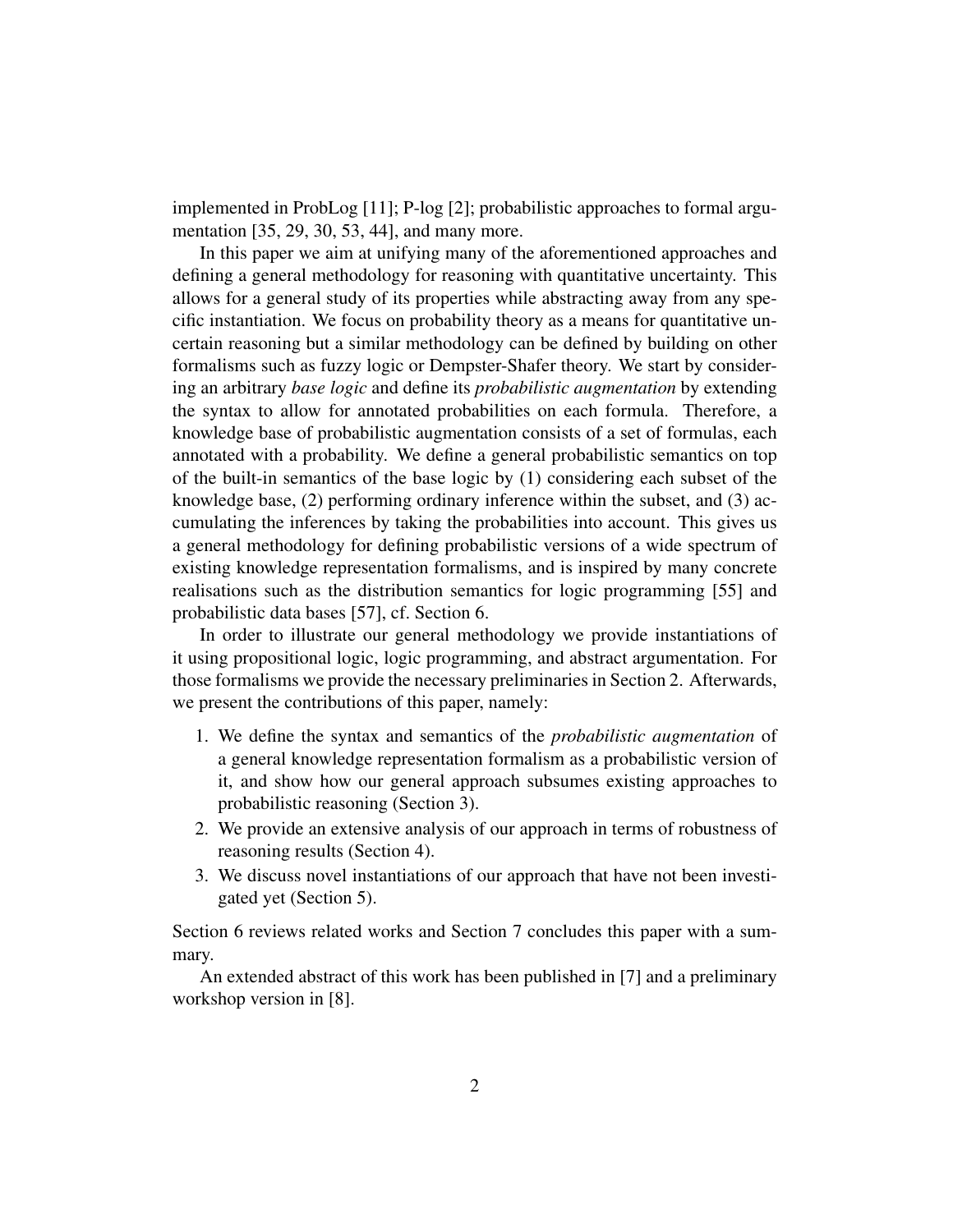#### 2. Knowledge representation formalisms

We consider a very general definition for a logic. For a set  $S$  let  $2^S$  denote its power set.

**Definition 1.** A logic L is a tuple  $\mathcal{L} = (\mathcal{W}, \mathcal{V}, \models)$  where W is the set of well*formed formulas,*  $V$  *is the set of "inferrable" formulas, and*  $\models \subseteq 2^{\mathcal{W}} \times V$  *is an inference relation.*

As we aim to model a wide range of logics we explicitly distinguish between well-formed formulas  $W$  and formulas that can be inferred in the formalism  $V$ . For example, note that most approaches to logic programming (see Section 2.2) have rules as well-formed formulas, but inference is usually defined for ground atoms.

We write  $\mathcal{K} \models \phi$  (" $\mathcal{K}$  entails  $\phi$ ") instead of  $(\mathcal{K}, \phi) \in \models$  for  $\mathcal{K} \subseteq \mathcal{W}, \phi \in \mathcal{V}$ .  $\mathcal{K} \subset \mathcal{W}$  is  $\models$ -inconsistent if  $\mathcal{K} \models \phi$  for all  $\phi \in \mathcal{V}$ ; otherwise  $\mathcal{K}$  is  $\models$ -consistent.

Let us give instantiations of propositional logic, logic programming (Prolog and Answer Set Programming), and abstract argumentation in this simple framework.

#### *2.1. Propositional logic*

For a set of propositional atoms At we define propositional logic

$$
\mathcal{L}_P(\mathsf{At}) = (\mathcal{W}_P(\mathsf{At}), \mathcal{V}_P(\mathsf{At}), \models_P)
$$

as follows. Let  $W_P$ (At) be the propositional language generated using At and the usual connectives  $\land$ ,  $\lor$ ,  $\Rightarrow$ , and  $\neg$ . An interpretation  $\omega$  is a function  $\omega$ : At  $\rightarrow$ {true, false}. With slight abuse of notation we abbreviate (let  $\phi, \psi \in \mathcal{W}_P$  and  $\Psi \subset \mathcal{W}_P$ 

$$
\omega(\psi \wedge \phi) = \text{true iff } \omega(\psi) = \text{true and } \omega(\phi) = \text{true}
$$

$$
\omega(\psi \vee \phi) = \text{true iff } \omega(\psi) = \text{true or } \omega(\phi) = \text{true}
$$

$$
\omega(\psi \Rightarrow \phi) = \text{true iff } \omega(\psi) = \text{false or } \omega(\phi) = \text{true}
$$

$$
\omega(\neg \phi) = \text{true iff } \omega(\phi) = \text{false}
$$

$$
\omega(\Psi) = \text{true iff } \text{for all } \psi \in \Psi, \omega(\psi) = \text{true}
$$

We define  $V_P(\mathsf{At}) = W_P(\mathsf{At})$  and classical entailment  $\models_P$  via  $\mathcal{K} \models_P \phi$  iff for all interpretations  $\omega$  with  $\omega(\mathcal{K}) = \text{true}$ ,  $\omega(\phi) = \text{true}$  as well. With this notion, observe that  $\mathcal{K} \subseteq \mathcal{W}_P(\mathsf{At})$  is  $\models P$ -inconsistent iff it is classically inconsistent.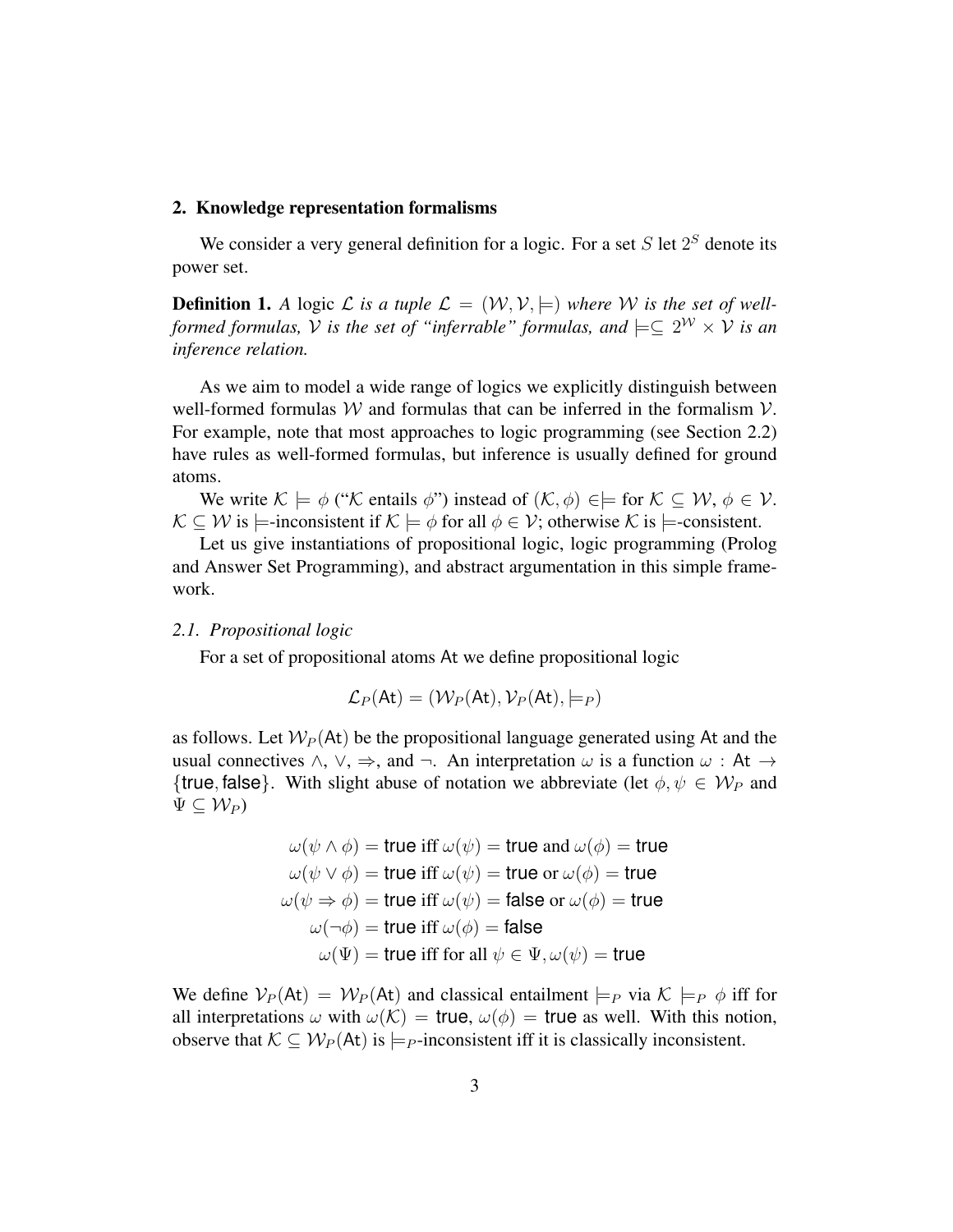Example 1. *Let us consider the following example inspired by [49] and modelling a simple e-mail spam filter. Let* K *be the knowledge base consisting of the following formulas:*

$$
\begin{aligned} sc &\Rightarrow sp \\ ss &\Rightarrow sp \\ us &\Rightarrow sp \lor jo \\ sc \\ ss \end{aligned}
$$

*where sc means "suspicious content", ss means "suspicious subject", sp means "spam", us means "unknown sender", and jo means "job offer". For example, the third formula can then be read as "a mail from an unknown sender is either spam or a job offer". From*  $K$  *we can infer*  $\mathsf{sp}(K \models_P \mathsf{sp})$ ,  $\mathsf{sc}(K \models_P \mathsf{sc})$ , and  $\mathsf{ss}$  $(K \models_P \textsf{ss})$ .

#### *2.2. Logic programming*

We now consider logic programming [34, 4, 24, 23, 22]. Let Pred be a set of predicate symbols,  $U$  a set of constant symbols, and  $V$  a set of variables. For every predicate symbol  $p \in \text{Pred}$  we denote by arity(p) its arity. An atom  $p(t_1, \ldots, t_n)$ is a predicate symbol  $p \in \text{Pred with } \text{arity}(p) = n \text{ and } t_1, \ldots, t_n \in U \cup V$ . A *literal* is either an atom  $p(t_1, \ldots, t_n)$  or its classical negation  $\neg p(t_1, \ldots, t_n)$ . A *rule* r has the form

$$
r:H\leftarrow A_1,\ldots,A_n,\text{not }B_{n+1},\ldots,\text{not }B_m
$$

with literals  $H, A_1, \ldots, A_n, B_{n+1}, \ldots, B_m$ . The literal  $H = head(r)$  is called *head* of the rule and  $body(r) = \{A_1, \ldots, A_n, \text{not } B_{n+1}, \ldots, \text{not } B_m\}$  is called *body* of the rule. We also differentiate between the positive body  $body^+(r) =$  ${A_1, \ldots, A_n}$  and the negative body  $body^-(r) = {not B_{n+1}, \ldots, not B_m}.$ 

A rule is *safe* if every variable appearing in it, also appears in  $body^+(r)$ . A rule is *normal* if it does not contain classical negation  $\neg$ . If  $m = n = 0$  we write H instead of  $H \leftarrow$  and call this rule a *fact*. A rule is *ground* if it does not contain any variables. For a set P of rules we denote by *ground*(P) its *grounding*, i. e., the set of all rules that can be obtained by some rule in  $P$  by substituting all variables homogeneously by constants.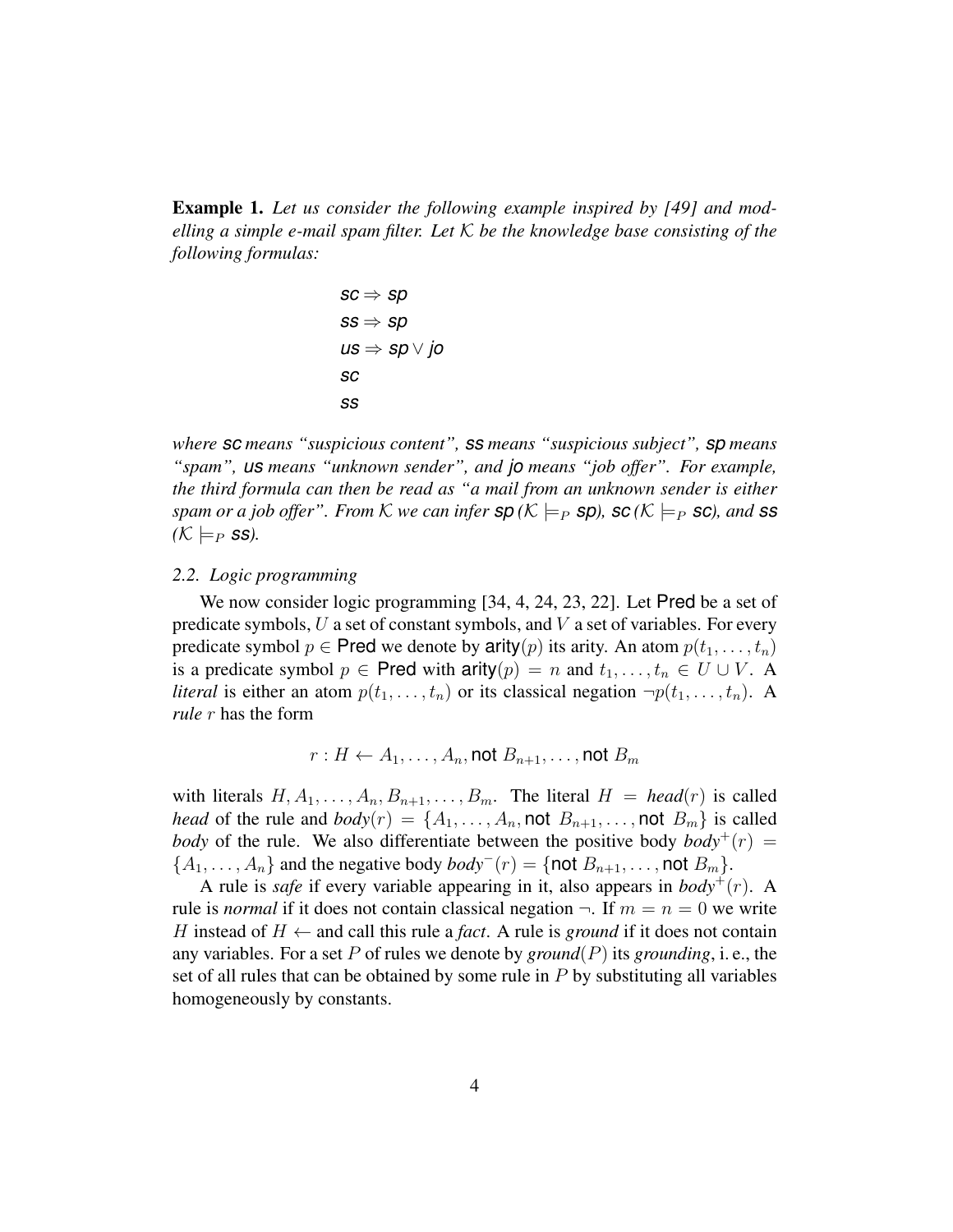We consider two concrete logics as instances of logic programming. First, we define<sup>1</sup> Prolog [34, 4] as the general logic

$$
\mathcal{L}_{\mathsf{Prolog}}(\mathsf{Pred}, U, V) = \newline (\mathcal{W}_{\mathsf{Prolog}}(\mathsf{Pred}, U, V), \mathcal{V}_{\mathsf{Prolog}}(\mathsf{Pred}, U, V), \models_{\mathsf{Prolog}})
$$

where

- $W_{\text{Proloq}}(\text{Pred}, U, V)$  is the set of all safe and normal rules as defined above and
- $V_{\text{Proloq}}(\text{Pred}, U, V)$  is the set of all ground atoms.

For a set  $P \subseteq W_{\text{Prolog}}(\text{Pred}, U, V)$  (also called Prolog program) the relation  $\models$ <sub>Prolog</sub> is inductively defined via:<sup>2</sup>

- 1. for all  $r \in P$  with  $body(r) = \emptyset$ ,  $P \models_{\text{Prolog}} head(r)$ .
- 2.  $P \models_{\text{Prolog}} H$  for  $H \leftarrow A_1, \ldots, A_n$ , not  $B_{n+1}, \ldots$ , not  $B_m \in \text{ground}(P)$ , if  $P \models_{\mathsf{Prolog}} A_1, \ldots, P \models_{\mathsf{Prolog}} A_n, P \not\models_{\mathsf{Prolog}} B_{n+1}, \ldots, P \not\models_{\mathsf{Prolog}} B_m.$

If there is an H for which  $P \models_{\text{Prolog}} H$  cannot be decided "with a finite derivation" (such as in  $P = \{H \leftarrow \text{not } H.\}$ , we define  $P \models_{\text{Proloq}} \phi$  for all  $\phi \in$  $W_{\text{Proloq}}(\text{Pred}, U, V)$  (P is  $\models_{\text{Proloq}}$ -inconsistent).

Example 2 (Evolved from [11, Example 1]). *Let us consider the following knowledge base represented as a Prolog program*  $P \subseteq W_{\text{Prolog}}(\text{Pred}, U, V)$ :

> $\mathsf{likes}(X, Y) \leftarrow \mathsf{friendof}(X, Y)$  $\mathsf{likes}(X, Y) \leftarrow \mathsf{friendof}(X, Z), \mathsf{likes}(Z, Y)$ *friendof*(john, mary) *friendof*(mary, pedro)

*Consistently with Prolog semantics,*  $P \models_{\text{Prolog}} \text{likes}(john,mary)$ ,  $P \models_{\text{Prolog}}$ *likes*( $mary, pedro$ ),  $P \models_{Prolog}$  *likes*( $john, pedro$ ).

<sup>&</sup>lt;sup>1</sup>We simplify the syntax for matters of presentation.

<sup>&</sup>lt;sup>2</sup>Note that we define the operational semantics of Prolog in an informal manner sufficient for this paper, for details please see [4].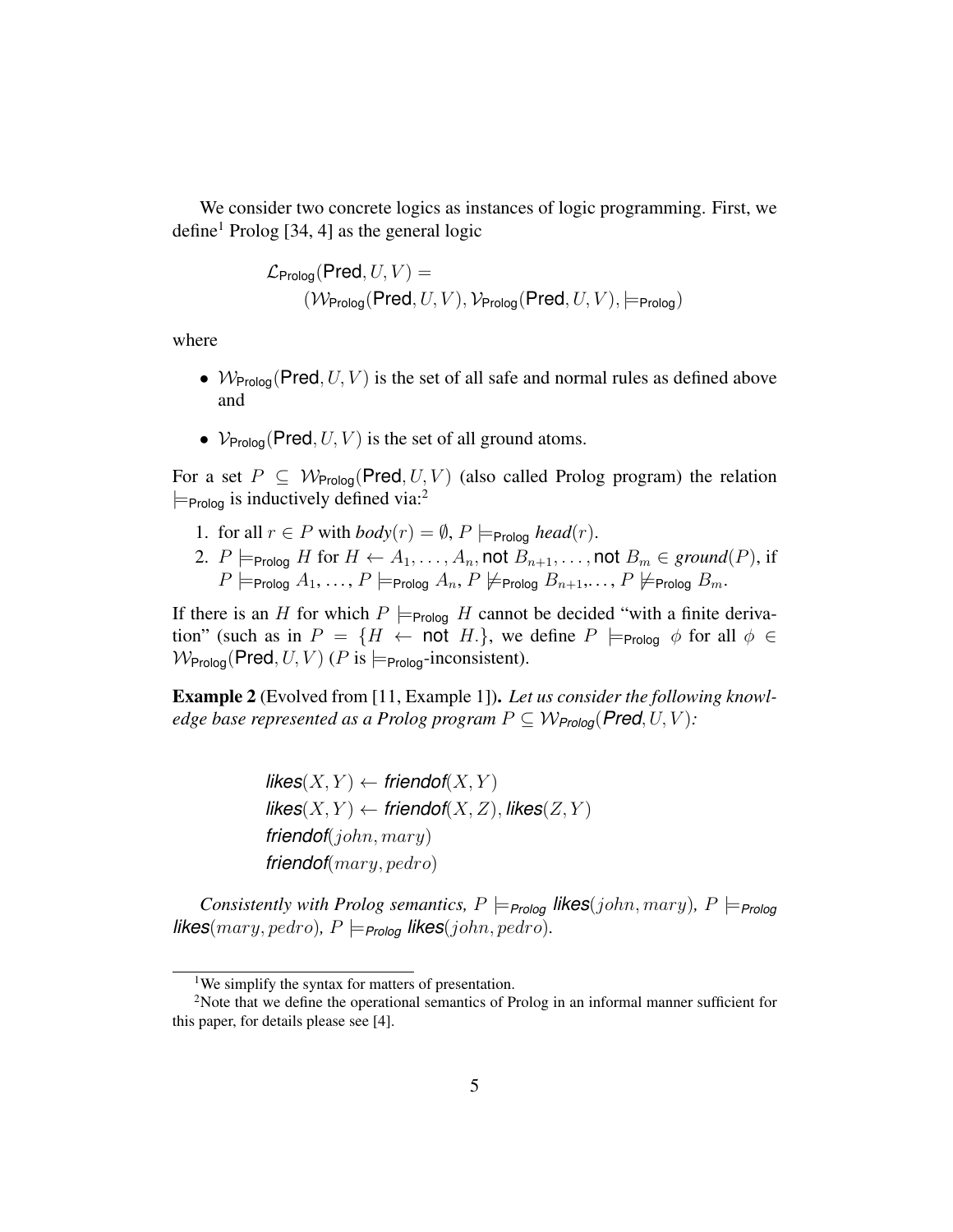Secondly, we consider answer set programming [24, 23, 22] and define

$$
\mathcal{L}_{\mathsf{ASP}}(\mathsf{Pred}, U, V) = \newline (\mathcal{W}_{\mathsf{ASP}}(\mathsf{Pred}, U, V), \mathcal{V}_{\mathsf{ASP}}(\mathsf{Pred}, U, V), \models_{\mathsf{ASP}})
$$

where

- $W_{ASP}(Pred, U, V)$  is the set of all safe rules and
- $V_{ASP}(Pred, U, V)$  is the set of all ground literals.

For a set  $P \subseteq W_{\text{ASP}}(\text{Pred}, U, V)$  (also called answer set program) and a set M of ground literals, the *reduct* P <sup>M</sup> is defined via

$$
P^{M} = \{head(r) \leftarrow body^{+}(r) \mid r \in ground(P),
$$
  

$$
M \cap body^{-}(r) = \emptyset \}
$$

A set M of ground literals is called *answer set* if it is the minimal (wrt. set inclusion) model of  $P^M$ . Then  $P \models_{\sf ASP} H$  for a ground literal H iff  $H \in M$  for all answer sets  $M$ <sup>3</sup>. If there are no answer sets in P, we define  $P \models_{\sf ASP} \phi$  for all  $\phi \in V_{\text{ASP}}(\text{Pred}, U, V)$  (*P* is  $\models_{\text{ASP}}$ -inconsistent).

Example 3. *Let us consider the following answer set program* K*:*

*drill* ← *alarm*, *not real real* ← *alarm*, *not drill alarm*

*Remembering that*  $\models$ <sub>*ASP</sub> is a skeptical relation, we have only*  $K \models$ <sub>*ASP*</sub> *alarm as*</sub> *there are the following two answer sets:* {*alarm*, *real*} *and* {*alarm*, *drill*}*.*

*2.3. Abstract argumentation*

We represent abstract argumentation frameworks [16] as a logic as follows. Let  $A$  be a set of arguments (abstract atomic entities) and define the language

$$
\mathcal{W}_{\textsf{AAF}}(\mathcal{A}) = \mathcal{A} \cup (\mathcal{A} \times \mathcal{A})
$$

<sup>&</sup>lt;sup>3</sup>Observe that we define  $\models$ ASP to be a skeptical inference relation, but using a credulous approach can be defined analogously by requiring that H is contained in *some* answer set.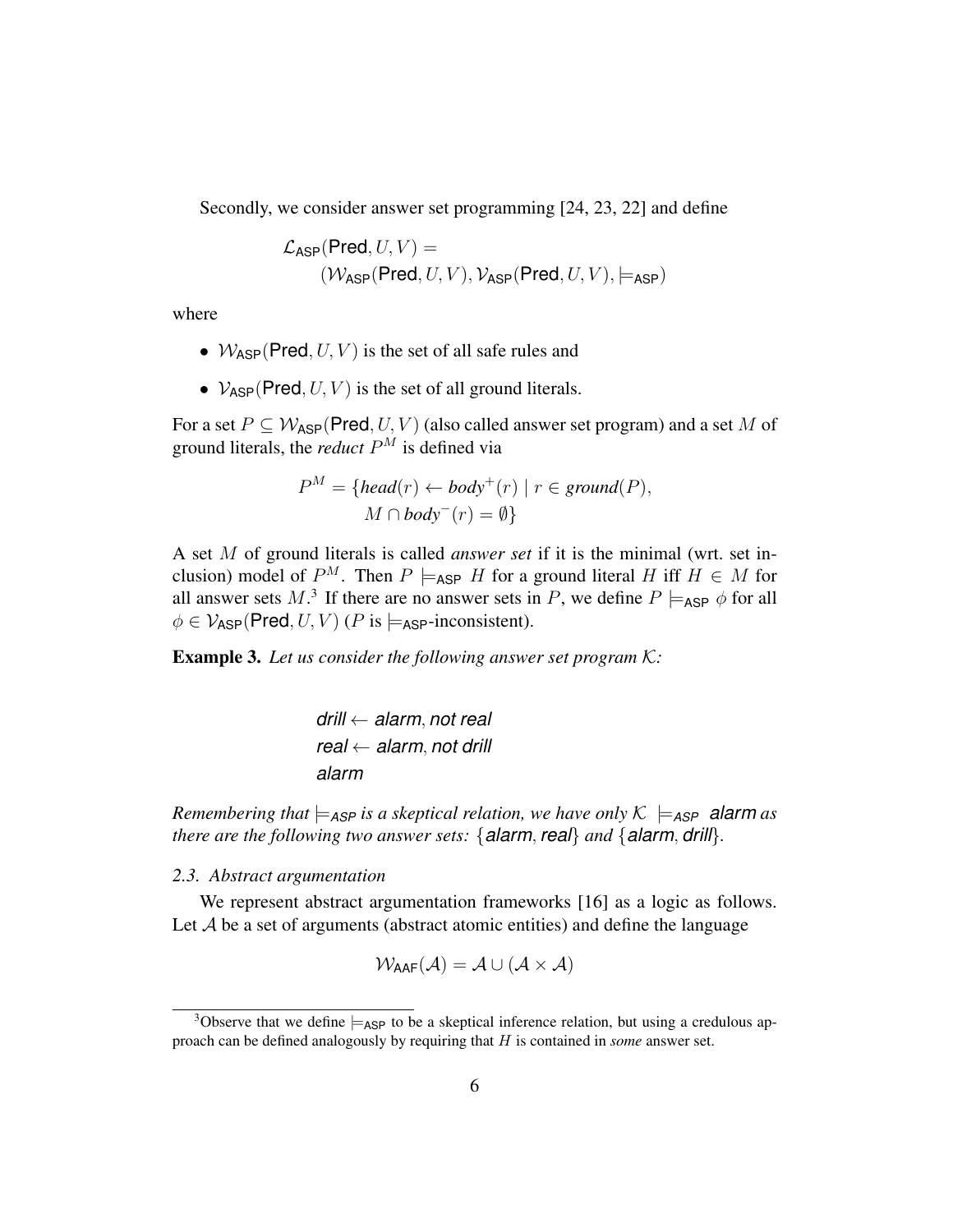In other words,  $W_{AAF}(\mathcal{A})$  is the set of all arguments and all pairs of arguments. Each  $K \subseteq W_{\text{AAF}}(\mathcal{A})$  defines a directed graph  $G_K = (V_K, E_K)$  via

$$
V_{\mathcal{K}} = \mathcal{K} \cap \mathcal{A}
$$

$$
E_{\mathcal{K}} = \mathcal{K} \cap (V_{\mathcal{K}} \times V_{\mathcal{K}})
$$

A set  $M \subseteq V_{\mathcal{K}}$  (also called *extension*) is *conflict-free* if for all  $\mathbf{a}, \mathbf{b} \in M$ ,  $(\mathbf{a}, \mathbf{b}) \notin$ *E*<sub>K</sub>. An argument **a** ∈ A is *acceptable* wrt.  $M \subseteq V_K$  if for all  $(b, a) \in E_K$ there is  $c \in M$  with  $(c, b) \in E_K$ . The extension M is admissible if every  $a \in$  $M$  is acceptable wrt.  $M$ . The four major semantics of abstract argumentation frameworks are the complete, grounded, preferred, and stable semantics defined as follows. For  $M \subseteq V_{\mathcal{K}}$  we say that

- 1. M is a *complete* extension if it is admissible and and every  $\mathbf{a} \in \mathcal{A}$  that is acceptable wrt. M belongs to  $M$ ;
- 2. M is the *grounded* (GR) extension if it is complete and minimal wrt. set inclusion;
- 3. M is a *preferred* (PR) extension if it is complete and maximal wrt. set inclusion;
- 4. M is a *stable* (ST) extension if it is conflict-free and for all  $\mathbf{a} \in V_{\mathcal{K}} \setminus M$ , there is  $\mathbf{b} \in M$  with  $(\mathbf{b}, \mathbf{a}) \in E_K$ .

Note that the grounded extension M is uniquely determined [16]. The set  $V_{AAF}(\mathcal{A})$ is simply A.

Let  $\sigma \in \{GR, PR, ST\}$  be any of the above semantical notions. We define the inference relation  $\models_{\mathsf{AAF}}^{\sigma}$  via  $\mathcal{K} \models_{\mathsf{AAF}}^{\sigma} \mathbf{a}$  if for all  $\sigma$ -extensions  $M$  of  $G_{\mathcal{K}}$ ,  $\mathbf{a} \in M$ . Note that with this definition, an abstract argumentation framework  $\mathcal{K}$  is  $\models_{\mathsf{AAF}}^{\sigma}$ inconsistent iff there is no  $\sigma$ -extension (this can actually only happen for stable semantics). The above definitions give us for any semantics  $\sigma$  a logic

$$
\mathcal{L}^{\sigma}_{\text{AAF}}(\mathcal{A}) = (\mathcal{W}_{\text{AAF}}(\mathcal{A}), \mathcal{V}_{\text{AAF}}(\mathcal{A}), \models^{\sigma}_{\text{AAF}}).
$$

Example 4. *Consider the argumentation framework in Figure 1 formed of three arguments: a stating that tomorrow will not rain; b stating that tomorrow will rain; and c stating that tomorrow we should have a barbecue. a and b are mutually exclusive,*<sup>4</sup> *and b provides enough reasons for not having a barbecue tomorrow.*

<sup>&</sup>lt;sup>4</sup>We consider the entire day as a single atomic unit of time.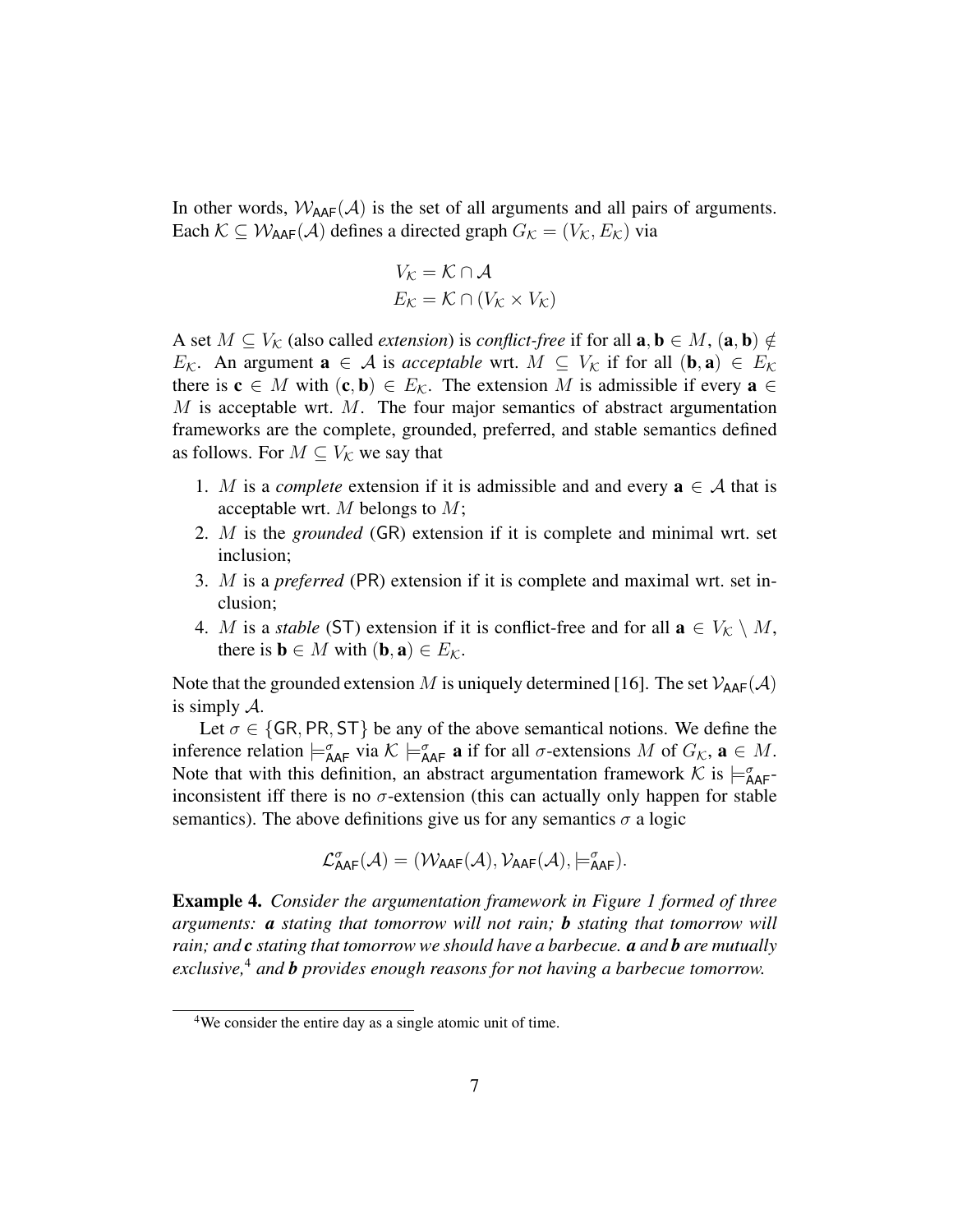

Figure 1: An argumentation framework

This setting can be represented in  $\mathcal{L}^{\sigma}_{\mathsf{AAF}}(\{\bm{a},\bm{b},\bm{c}\})$  as the knowledge base K *via*

$$
\mathcal{K} = \{a, b, c, (a, b), (b, a), (b, c)\}
$$

*The grounded extension here is empty, and the following are both preferred and stable extensions:*  $\{a, c\}$ *, and*  $\{b\}$ *. It is therefore immediate to see that for any*  $\sigma \in \{\textsf{GR}, \textsf{PR}, \textsf{ST}\},\$  the set of inferences using  $\models^{\sigma}_{\textsf{AAF}}$  is empty.

## 3. A general probabilistic approach

Let  $\mathcal{L} = (\mathcal{W}, \mathcal{V}, \models)$  be some logic, which will also be referred to as *base logic* in the following. We define its *probabilistic augmentation*  $\mathcal{Z}(\mathcal{L}) = (\widehat{W}, \widehat{V}, \widehat{\models})$  as follows.

The languages  $\widehat{W}$  and  $\widehat{V}$  consist of the quantification of formulas of  $\mathcal L$  with probabilities:

$$
\widehat{\mathcal{W}} = \{ \phi : p \mid \phi \in \mathcal{W}, p \in [0, 1] \}
$$

$$
\widehat{\mathcal{V}} = \{ \phi : p \mid \phi \in \mathcal{V}, p \in [0, 1] \}
$$

The semantics of  $\mathcal{Z}(\mathcal{L})$  are defined in terms of probabilities of subsets of a knowledge base  $K \subseteq \widehat{W}$ . For every  $K \subseteq \widehat{W}$  define

$$
\mathcal{K} \downarrow = \{ \phi \mid \phi : p \in \mathcal{K} \} \subseteq \mathcal{W} \tag{1}
$$

In other words,  $K \downarrow$  is the *flattened*—i.e. without probabilities—version of the knowledge base K. We define now the *general probability*  $P_K$  of subsets of a probabilistic knowledge base  $K \subseteq \widehat{W}$  via

$$
P_{\mathcal{K}}(\mathcal{K}') = \prod_{\phi \,:\, p \in \mathcal{K}'} p \prod_{\phi \,:\, p \in \mathcal{K} \setminus \mathcal{K}'} (1 - p) \tag{2}
$$

for all  $K' \subseteq K$ . Observe that  $P_K$  is indeed a probability distribution over subsets of  $K$ .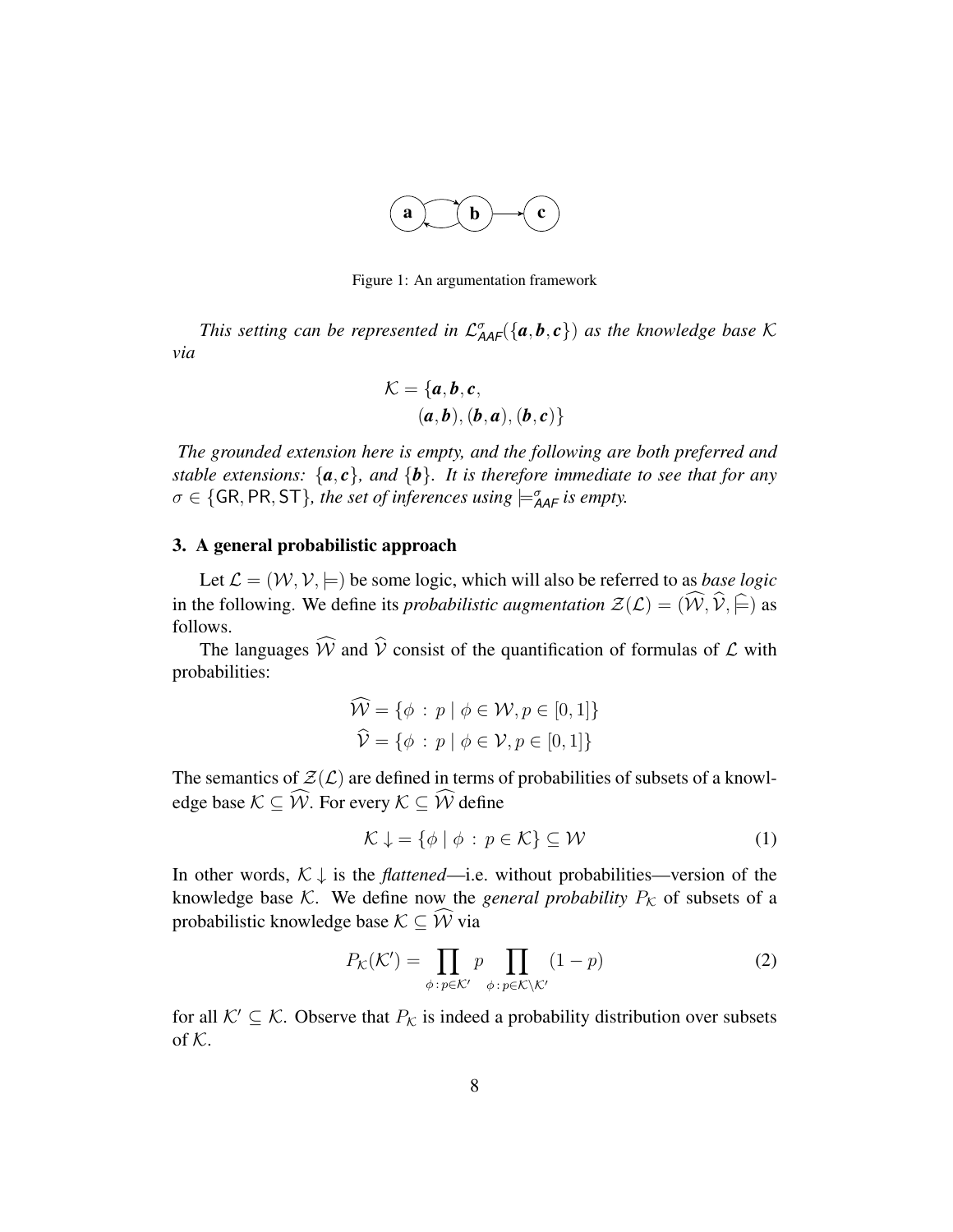**Proposition 1.** For every  $K \subseteq \widehat{W}$ ,  $\sum_{\mathcal{K}' \subseteq \mathcal{K}} P_{\mathcal{K}}(\mathcal{K}') = 1$ .

*Proof.* We prove the statement through induction by  $|K| = n$ .

•  $n = 1$ . Assume  $\mathcal{K} = \{\phi : p\}$  and consider

$$
\sum_{\mathcal{K}' \subseteq \mathcal{K}} P_{\mathcal{K}}(\mathcal{K}') = \sum_{\mathcal{K}' \subseteq \mathcal{K}} \left( \prod_{\phi : p \in \mathcal{K}'} p \prod_{\phi : p \in \mathcal{K} \setminus \mathcal{K}'} (1 - p) \right)
$$

$$
= \left( \prod_{\phi : p \in \emptyset} p \prod_{\phi : p \in \mathcal{K}} (1 - p) \right)
$$

$$
+ \left( \prod_{\phi : p \in \mathcal{K}} p \prod_{\phi : p \in \emptyset} (1 - p) \right)
$$

$$
= (1 - p) + p = 1
$$

•  $n \to n + 1$ . Assume  $\mathcal{K} = \tilde{\mathcal{K}} \cup {\psi}$  with  $\psi = \phi : p, |\tilde{\mathcal{K}}| = n$  and consider

$$
\sum_{\mathcal{K}' \subseteq \mathcal{K}} P_{\mathcal{K}}(\mathcal{K}') = \sum_{\mathcal{K}' \subseteq \mathcal{K}, \psi \in \mathcal{K}'} P_{\mathcal{K}}(\mathcal{K}') + \sum_{\mathcal{K}' \subseteq \mathcal{K}, \psi \notin \mathcal{K}'} P_{\mathcal{K}}(\mathcal{K}')
$$
\n
$$
= \sum_{\mathcal{K}' \subseteq \tilde{\mathcal{K}}} p P_{\tilde{\mathcal{K}}}(\mathcal{K}') + \sum_{\mathcal{K}' \subseteq \tilde{\mathcal{K}}} (1 - p) P_{\tilde{\mathcal{K}}}(\mathcal{K}')
$$
\n
$$
= p \sum_{\mathcal{K}' \subseteq \tilde{\mathcal{K}}} P_{\tilde{\mathcal{K}}}(\mathcal{K}') + (1 - p) \sum_{\mathcal{K}' \subseteq \tilde{\mathcal{K}}} P_{\tilde{\mathcal{K}}}(\mathcal{K}')
$$
\n
$$
= p + (1 - p) = 1
$$

Based on the general probability  $P_K$  we can define the *degree of belief* of any formula  $\phi \in \mathcal{V}$  wrt. K via

$$
\Pi_{\mathcal{K}}(\phi) = \sum_{\mathcal{K}' \subseteq \mathcal{K}, \mathcal{K}' \downarrow \models \phi} P_{\mathcal{K}}(\mathcal{K}')
$$

In other words, a probabilistic knowledge base  $K \subseteq \widehat{W}$  defines a probability distribution over all subsets of K. For each subset  $K' \subseteq K$ , we consider its flattened version  $K' \downarrow$  and decide using the base logic  $\mathcal{L}$ , whether  $K' \downarrow$  infers  $\phi$ . We sum up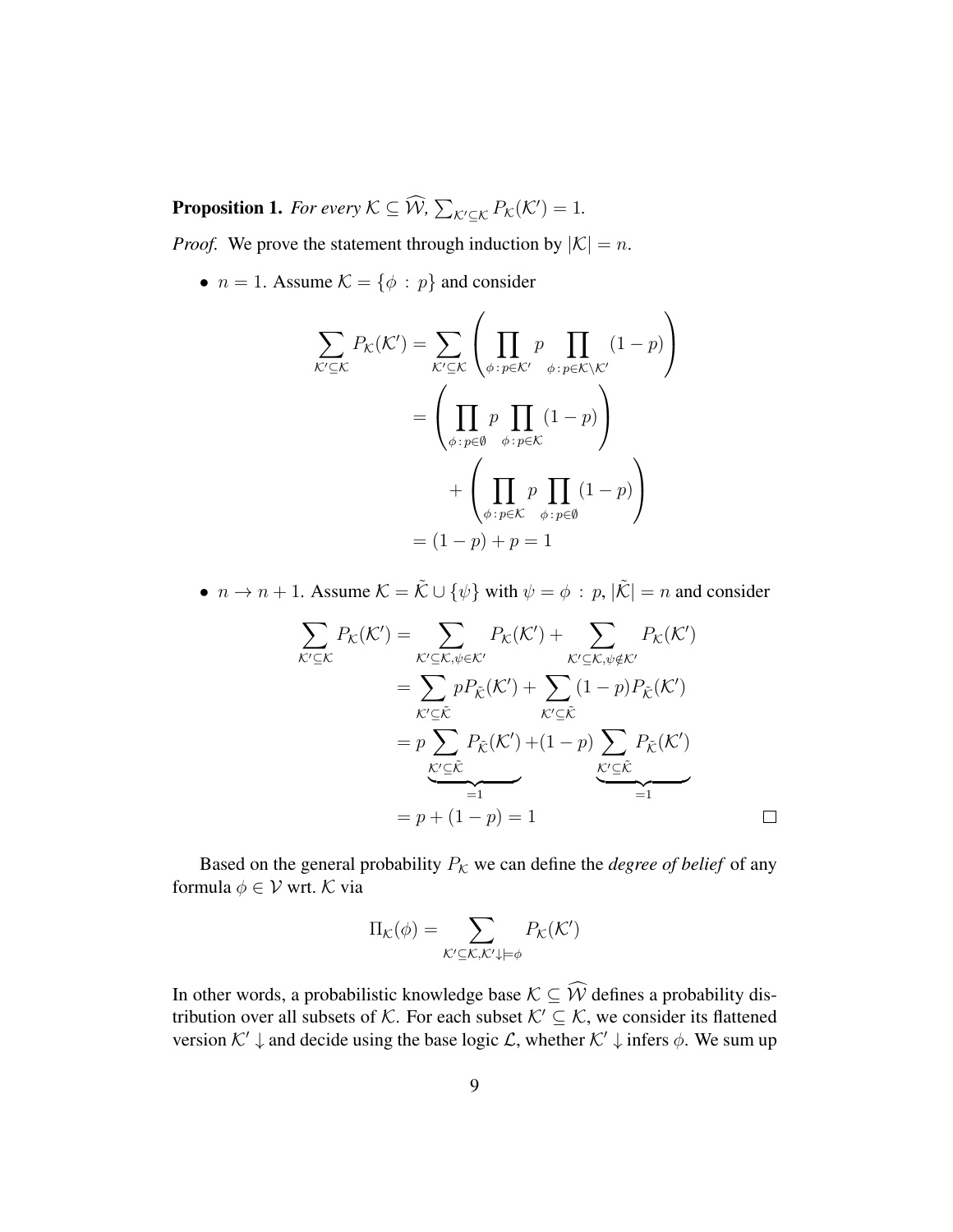the probabilities of all subsets where this is the case in order to obtain the degree of belief of  $\phi$  wrt. the probabilistic knowledge base K.

Based on  $\Pi_{\mathcal{K}}$  we define probabilistic inference  $\varphi$  via

$$
\mathcal{K} \models \phi : p \text{ if } \Pi_{\mathcal{K}}(\phi) = p
$$

for all  $K \subseteq \widehat{W}$ .

Before we continue with some concrete examples of probabilistic augmentations, we make some first general analysis. Note that we defined  $\Pi_{\mathcal{K}}$  as a degree of belief and not as a probability. This is sensible as we did not require our base logic to possess some form of negation. However, for any reasonable definition of probability, we need some form of complement operator.

**Definition 2.** Let  $\mathcal{L} = (\mathcal{W}, \mathcal{V}, \models)$  be a logic.

- 1. *We say that* L *has a* weak negation operator − *if, for every* |=*-consistent*  $\mathcal{K}$  ⊂ W and  $\phi$  ∈ V such that  $-\phi \in V$  as well, it is not the case that both  $\mathcal{K} \models \phi$  and  $\mathcal{K} \models -\phi$ .
- 2. We say that *L* has a strict negation operator − *if, for every*  $\models$ -consistent  $\mathcal{K} \subseteq \mathcal{W}$  and  $\phi \in \mathcal{V}$  such that  $-\phi \in \mathcal{V}$  as well, either  $\mathcal{K} \models \phi$  or  $\mathcal{K} \models -\phi$ *(but not both).*
- 3. We say that L has a universal negation  $-i$ *f, for all*  $\phi \in \mathcal{V}$ ,  $-\phi \in \mathcal{V}$ .

Every strict negation is also weak and a logic may possess multiple types of negations.

Example 5. *We revisit our example logics from Section 2.*

- 1. A propositional logic  $\mathcal{L}_P(\mathsf{At}) = (\mathcal{W}_P(\mathsf{At}), \mathcal{V}_P(\mathsf{At}), \models_P)$  *(under classical semantics)* has a weak negation  $\neg$  *as it can be the case that*  $K \nvdash_{P} \phi$  *and*  $\mathcal{K} \not\models_{P} \neg \phi$  *for some formula*  $\phi$ *. Furthermore,*  $\neg$  *is a universal negation.*
- 2. *Prolog's negation notis trivially strict (and weak) as for every*  $\phi \in \mathcal{V}_{\text{Prolog}}(\text{Pred}, U, V)$ *it is not the case that not*  $\phi \in V_{\text{Prolog}}(\text{Pred}, U, V)$  (negation-as-failure is *only used in rule bodies). It is obviously not universal.*
- 3. *Answer set programming has two negations* ¬ *and not. The former is weak and universal, the latter is (trivially) strict and not universal.*
- 4. *Abstract argumentation has no negation operator.*

Having a certain type of negation constrains the degrees of belief in complementary statements as follows.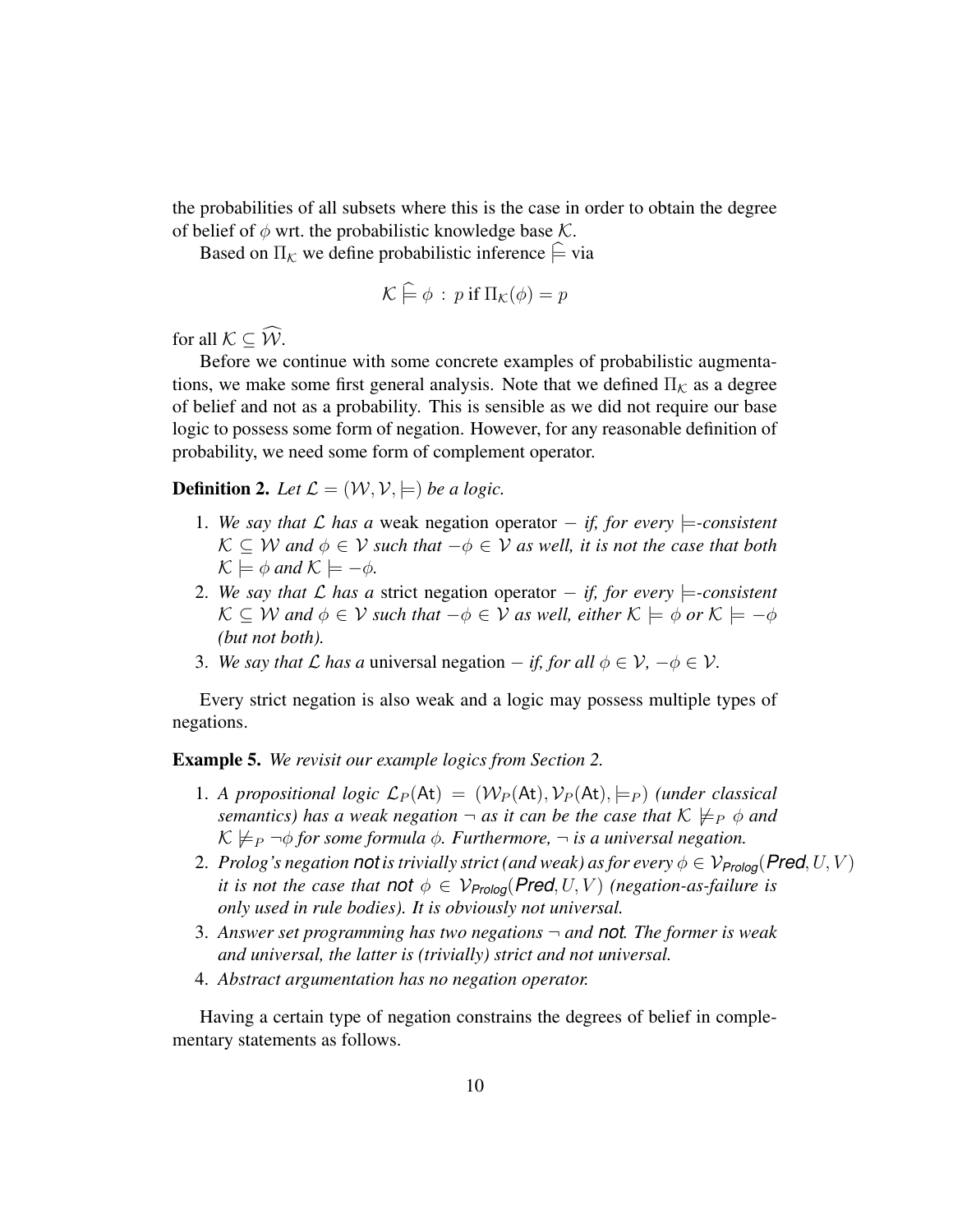Proposition 2. *Let* L *be a logic with a negation operator* −*.*

- 1. *If* − *is strict then*  $\Pi_{\mathcal{K}}(\phi) + \Pi_{\mathcal{K}}(-\phi) = 1$  *for every*  $\models$ *-consistent*  $\mathcal{K} \subseteq \widehat{\mathcal{W}}$ *and*  $\phi \in V$  *such that*  $-\phi \in V$  *as well.*
- 2. *If* − *is weak then*  $\Pi_{\mathcal{K}}(\phi) + \Pi_{\mathcal{K}}(-\phi) \leq 1$  *for every*  $\models$ -consistent  $\mathcal{K} \subseteq \widehat{\mathcal{W}}$ *and*  $\phi \in V$  *such that*  $-\phi \in V$  *as well.*

*Proof.* Let us consider 1.

$$
\Pi_{\mathcal{K}}(\phi) + \Pi_{\mathcal{K}}(-\phi) =
$$
\n
$$
= \sum_{\mathcal{K}' \subseteq \mathcal{K}, \mathcal{K}' \downarrow \models \phi} P_{\mathcal{K}}(\mathcal{K}') + \sum_{\mathcal{K}' \subseteq \mathcal{K}, \mathcal{K}' \downarrow \models -\phi} P_{\mathcal{K}}(\mathcal{K}') =
$$
\n(since – is strict)\n
$$
= \sum_{\mathcal{K}' \subseteq \mathcal{K}} P_{\mathcal{K}}(\mathcal{K}') = 1 \text{ (from Proposition I)}
$$

Let us consider 2.

$$
1 = \sum_{\mathcal{K}' \subseteq \mathcal{K}} P_{\mathcal{K}}(\mathcal{K}') \text{ (from Proposition 1)}
$$
  
\n
$$
= \sum_{\mathcal{K}' \subseteq \mathcal{K}, \mathcal{K}' \downarrow \models \phi} P_{\mathcal{K}}(\mathcal{K}') + \sum_{\mathcal{K}' \subseteq \mathcal{K}, \mathcal{K}' \downarrow \models -\phi} P_{\mathcal{K}}(\mathcal{K}') + \sum_{\mathcal{K}' \subseteq \mathcal{K}, \mathcal{K}' \downarrow \neq \phi \vee -\phi} P_{\mathcal{K}}(\mathcal{K}') = \prod_{\mathcal{K}}(\phi) + \Pi_{\mathcal{K}}(-\phi) + \sum_{\mathcal{K}' \subseteq \mathcal{K}, \mathcal{K}' \downarrow \neq \phi \vee -\phi} P_{\mathcal{K}}(\mathcal{K}')
$$

hence  $\Pi_{\mathcal{K}}(\phi) + \Pi_{\mathcal{K}}(-\phi) \leq 1$ .

Among others, our approach generalises ProbLog and the constellation approach to abstract argumentation.

 $\Box$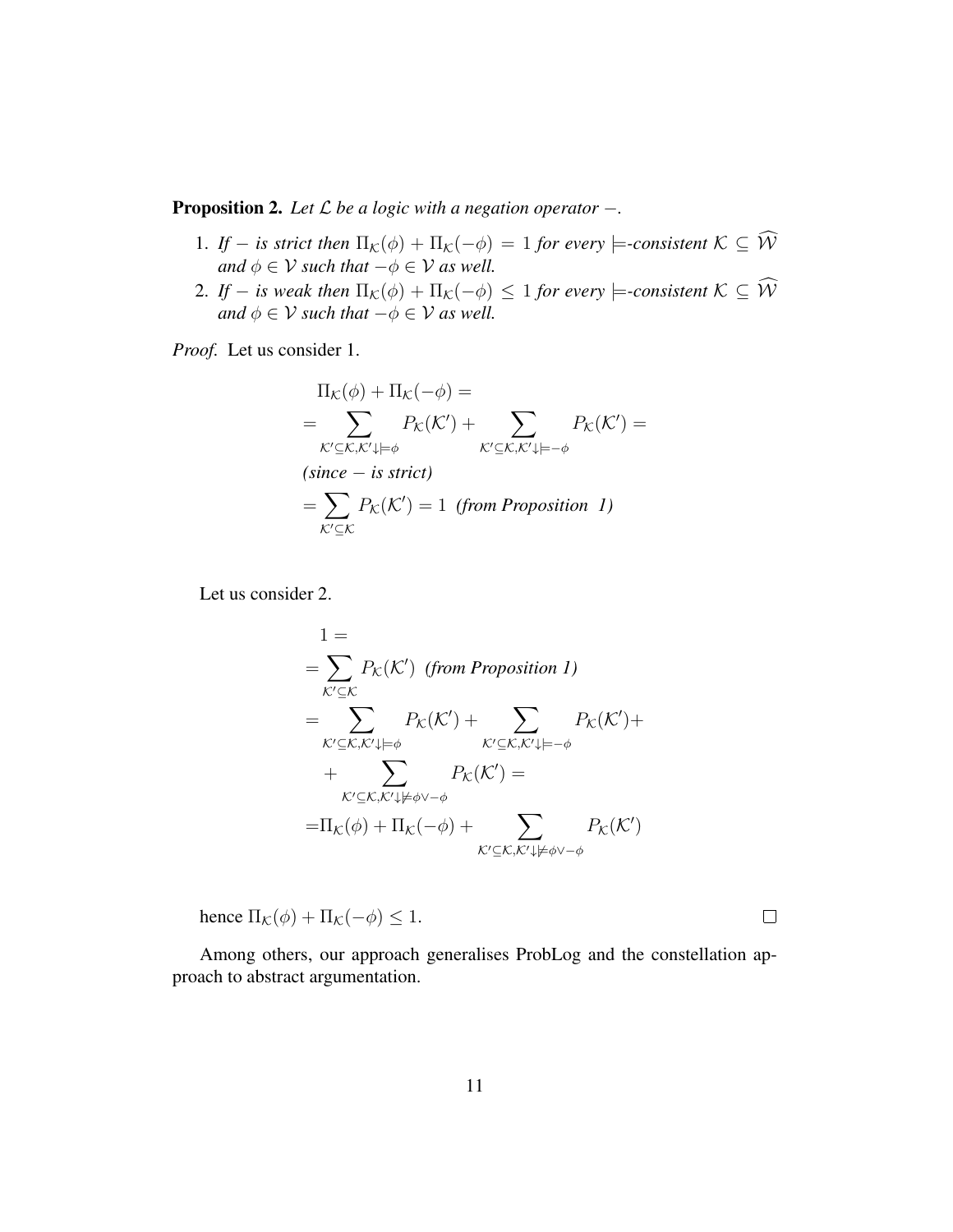## *3.1. ProbLog*

ProbLog [11] (*Probabilistic Prolog*) is a probabilistic logic programming language building on Prolog and Sato's distribution semantics [55], in which facts can be annotated with the probability that they hold. Although ProbLog is not the only implementation of distribution semantics, e.g. [21, 9], for the purpose of this paper we will focus on it as an example.

In our general framework it can be easily defined as follows.

Definition 3. *Let Pred be a set of predicate symbols,* U *a set of constant symbols,* and V a set of variables. The logic  $\mathcal{Z}(\mathcal{L}_{\mathsf{Prolog}}(\mathsf{Pred}, U, V))$  is called  $\mathsf{ProbLog}$ .<sup>5</sup>

In other words, in ProbLog a knowledge base consists of a set of safe and normal rules, each annotated with a probability.

Let us redefine the Prolog program introduced in Example 2 as a knowledge base and its probabilistic augmentation.

Example 6 (Evolved from [11, Example 1]). *Let us extend Example 2 with probabilities, and let*

$$
\mathcal{K} \subseteq \mathcal{Z}(\mathcal{L}_{\text{Prolog}}(\text{Pred}, U, V))
$$
  
=  $\mathcal{Z}((\mathcal{W}_{\text{Prolog}}(\text{Pred}, U, V), \mathcal{V}_{\text{Prolog}}(\text{Pred}, U, V), \models_{\text{Prolog}}))$ 

*be the knowledge base consisting of the following formulas:*

| $\mathsf{likes}(X, Y) \leftarrow \mathsf{friendof}(X, Y)$    | : 1.0 |
|--------------------------------------------------------------|-------|
| likes $(X, Y) \leftarrow$ friendof $(X, Z)$ , likes $(Z, Y)$ | : 0.8 |
| friendof $(john,mary)$                                       | : 0.5 |
| friendof $(mary, pedro)$                                     | : 0.5 |

<sup>5</sup>As discussed in https://dtai.cs.kuleuven.be/problog/tutorial/ advanced/04\_prolog.html (on 7 May 2018), in the ProbLog2 python interface and implementation available at https://dtai.cs.kuleuven.be/problog/index. html#download (on 7 May 2018)—and differently from other ProbLog implementations that use Prolog based interface—each grounding of a query is restricted to occur only once as a result, even if their are multiple proofs. Moreover, ProbLog extends Prolog's tabling to support cyclic ProbLog programs [39]. We will not discuss further those aspects as they are just implementation details.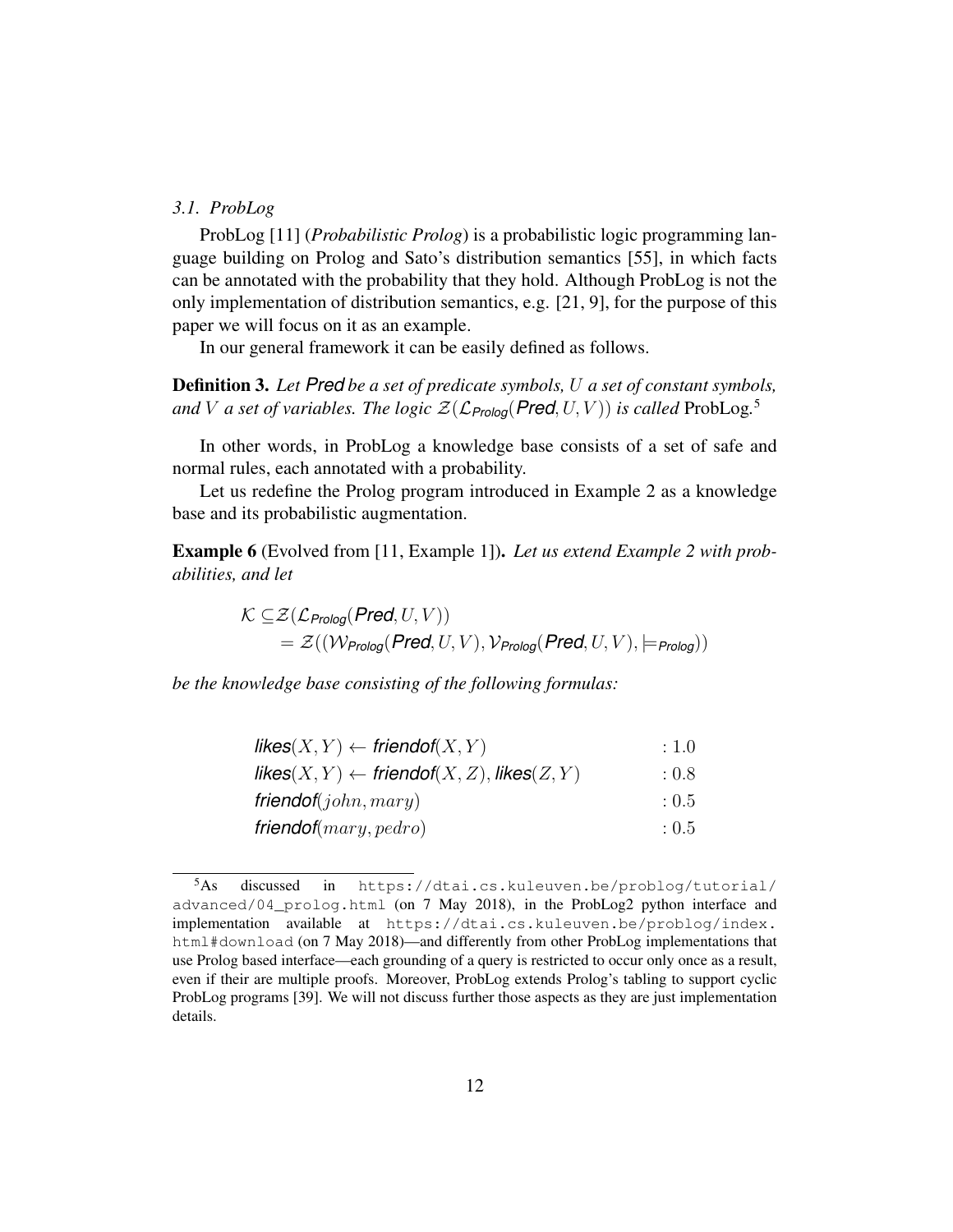*Consistently with ProbLog semantics*,<sup>6</sup>  $K \longleftarrow$   $\widehat{Prolog}$  *likes*(*john, pedro*) : 0.2*. Indeed, the two*  $K' \subseteq K$  *such that*  $K' \downarrow \models_{\text{Prolog}}$  **likes**(john, pedro) are (we abbre*viate all predicate and atoms by their first letter):*

$$
\mathcal{K}'_1 = \left\{ \begin{array}{r} l(j,p) \leftarrow f(j,m), l(m,p) : 0.8 \\ f(j,m) : 0.5 \\ l(m,p) \leftarrow f(m,p) : 1.0 \\ f(m,p) : 0.5 \end{array} \right\}
$$

*and*  $\mathcal{K}'_2 = \mathcal{K}'_1 \cup \{I(j, m) \leftarrow f(j, m) : 1.0\}.$ 

## *3.2. The constellation approach to abstract argumentation*

The constellation approach to abstract argumentation [35, 29, 30] is an extension of abstract argumentation that adds probabilities to arguments and attacks. In our general framework it can be defined as follows.

Definition 4. *Let* σ *be some semantics for abstract argumentation. The logic*  $\mathcal{Z}(\mathcal{L}^{\sigma}_{\mathsf{AAF}})$  *is called the logic of* probabilistic argumentation frameworks.

Example 7. *Consider the probabilistic argumentation framework in Figure 2 that extends Example 4. Informally, this representation means that argument a is "present" with probability* 0.9*, argument b is "present" with probability* 0.6 *and the attack* (*a*, *b*) *is "present" with* conditional *probability* 0.3*, given that both a* and **b** are present. This setting can be represented in  $\mathcal{Z}(\mathcal{L}^{\sigma}_{\mathsf{AAF}})(\{\bm{a},\bm{b},\bm{c}\})$  as the *knowledge base* K *consisting of the formulas*

| a                | : 0.9 |
|------------------|-------|
| b                | :0.6  |
| $\boldsymbol{c}$ | : 0.8 |
| (a,b)            | : 0.3 |
| (b,a)            | :0.6  |
| (b, c)           | : 0.7 |

The way we defined the induced graph  $G_K$  (see Section 2.3) ensures that proba*bilities of attacks are indeed interpreted as* conditional *probabilities.*

<sup>6</sup>https://dtai.cs.kuleuven.be/problog/editor.html#task=prob& hash=1cee65d0c7262ad6ba48092942c46088 (on 7 May 2018)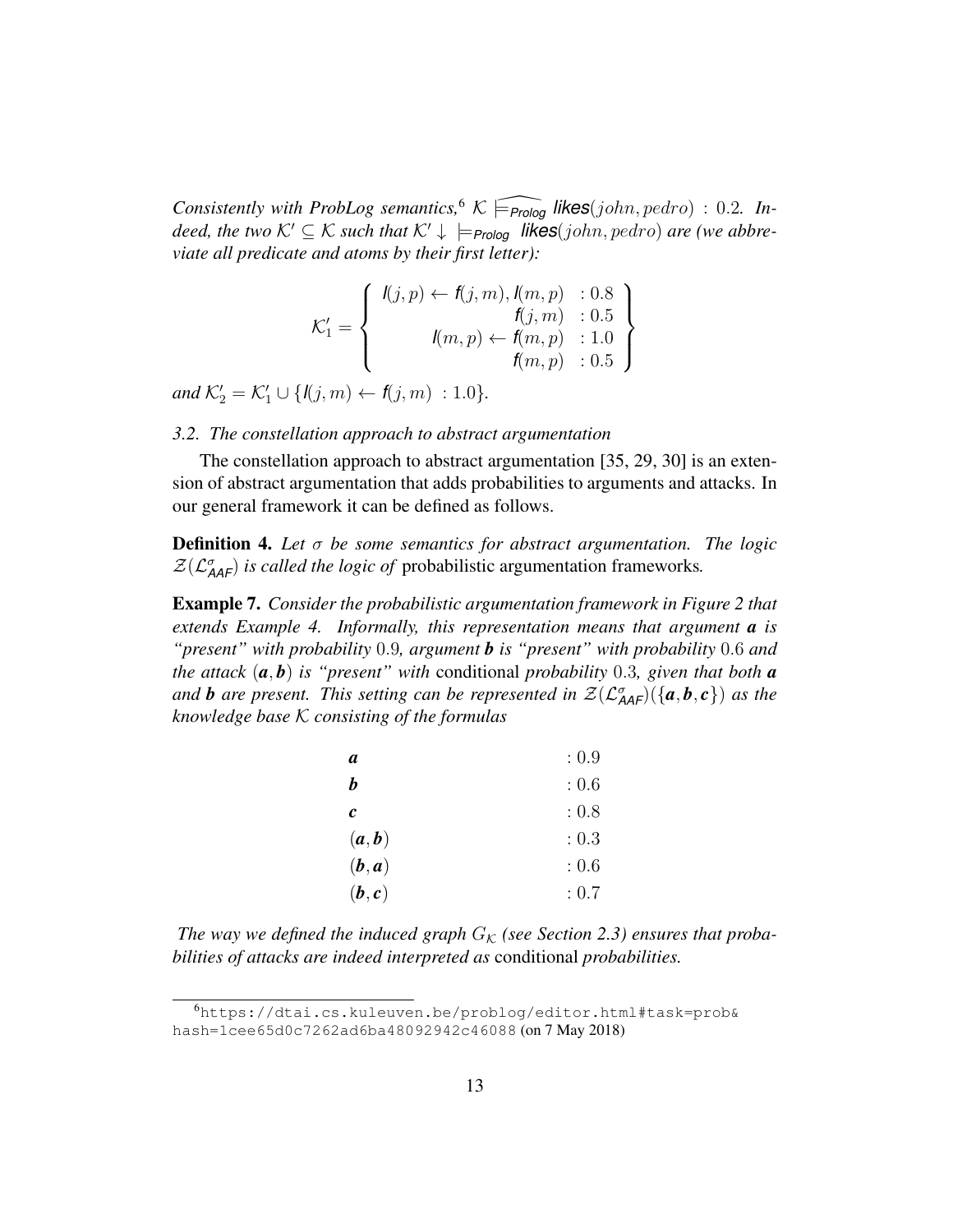

Figure 2: A simple argumentation framework



Figure 3: An argumentation framework

Note that the above definition captures the original definition of [35] where probabilities of arguments are independent of each other and the probabilities of attacks are independent given that both arguments of an attack are present. With a more general base logic we are also able to capture the more general setting of [30] where probabilistic dependencies between components are allowed. For that let A again be a set of arguments and define the language  $\mathcal{W}_{\mathsf{AAF}}^{\mathsf{ind}}(\mathcal{A})$  to be the set of normal logic programming rules with atoms  $\mathcal{A}\cup(\mathcal{A}\times\mathcal{A})$ . Therefore,  $\mathcal{W}^{\text{ind}}_{\text{AAF}}(\mathcal{A})$ contains rules such as  $(b, c) \leftarrow a$ , **d** meaning "if arguments **a** and **d** are present then the attack  $(\mathbf{b}, \mathbf{c})$  is present". Then a set  $\mathcal{K} \subseteq \mathcal{W}_{\mathsf{AAF}}^{\mathsf{ind}}(\mathcal{A})$  defines an abstract argumentation framework  $G_K = (V_K, E_K)$  via

$$
V_{\mathcal{K}} = \{ \mathbf{a} \in \mathcal{A} \mid \mathcal{K} \models_{\text{Prolog}} \mathbf{a} \}
$$

$$
E_{\mathcal{K}} = \{ (\mathbf{a}, \mathbf{b}) \in (V_{\mathcal{K}} \times V_{\mathcal{K}}) \mid \mathcal{K} \models_{\text{Prolog}} (\mathbf{a}, \mathbf{b}) \}
$$

Note that in the definition of  $E_{\mathcal{K}}$  above we ensure that  $G_{\mathcal{K}}$  is a well-defined graph by considering only  $(\mathbf{a}, \mathbf{b}) \in (V_{\mathcal{K}} \times V_{\mathcal{K}})$ . Then  $\mathcal{L}_{\mathsf{AAF}}^{\sigma, \mathsf{ind}}(\mathcal{A}) = (\mathcal{W}_{\mathsf{AAF}}^{\mathsf{ind}}(\mathcal{A}), \mathcal{V}_{\mathsf{AAF}}(\mathcal{A}), \models_{\mathsf{AAF}}^{\sigma}$ ) is defined analogously as  $\mathcal{L}^{\sigma}_{\mathsf{AAF}}(\mathcal{A})$ .

**Example 8.** *Consider the following set of rules from*  $K \subseteq \mathcal{W}_{AAF}^{ind}(\{a,b,c\})$ :

$$
(a,b) \leftarrow \textit{not } c
$$
  

$$
b \leftarrow a
$$
  

$$
a
$$

*We obtain*  $G_K$  *as depicted in Figure 3.*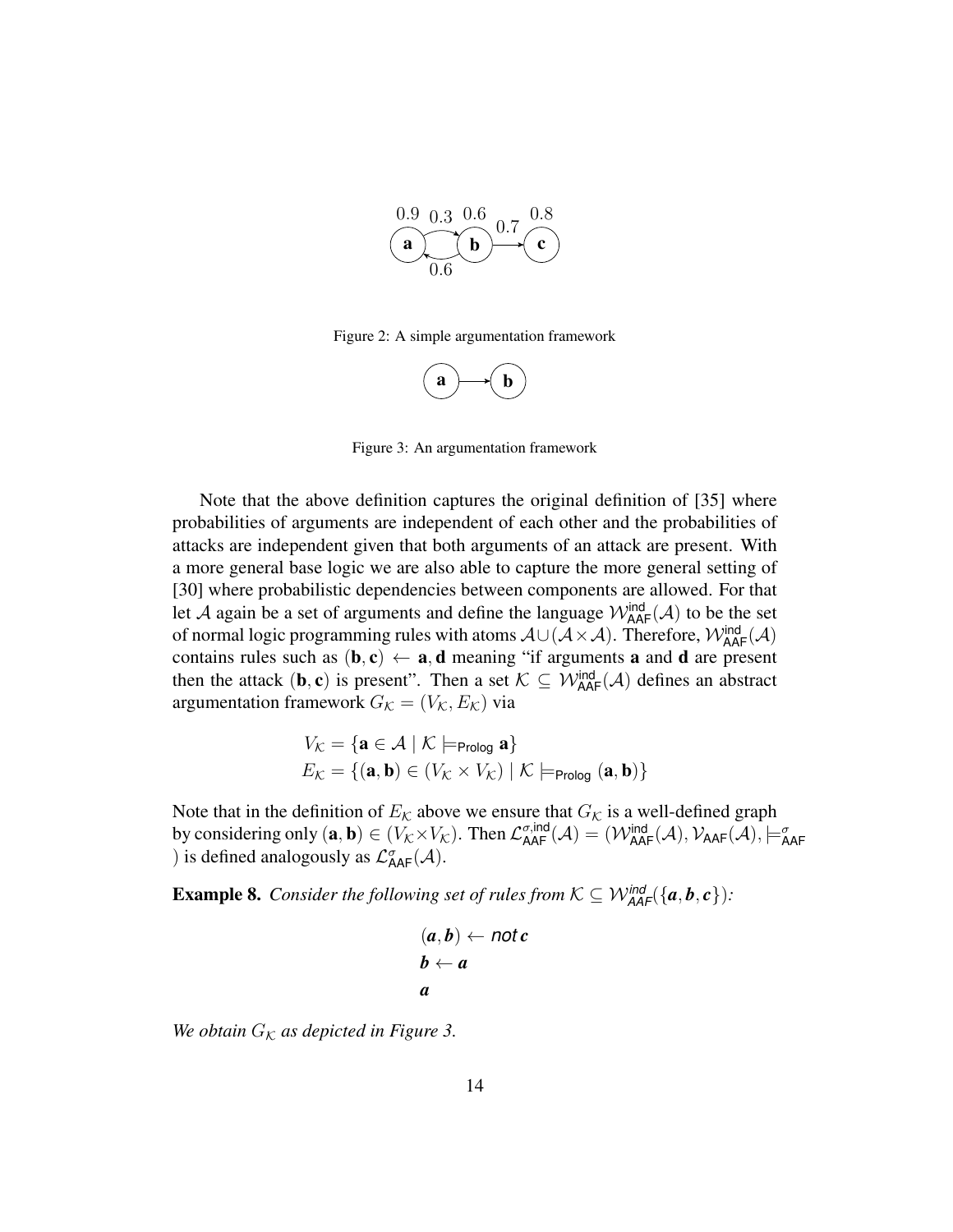We now consider the probabilistic augmentation  $\mathcal{Z}(\mathcal{L}_{\sf AAF}^{\sigma, \sf ind})$  of  $\mathcal{L}_{\sf AAF}^{\sigma, \sf ind}$  and show that it fully captures the framework of [30]. For that we generalise the definition of  $P_K$ —see Equation (2)—for graphs  $G = (V, E)$  via

$$
P_{\mathcal{K}}(G) = \sum_{\mathcal{K}' \subseteq \mathcal{K}, G_{\mathcal{K}'} = G} P_{\mathcal{K}}(\mathcal{K}')
$$

for all  $K \subseteq W_{\text{AAF}}^{\text{ind}}(\mathcal{A})$ . In other words,  $P_{\mathcal{K}}(G)$  is the sum of the probabilities of all sets  $K' \subseteq K$  that define the graph G.

Now recall that a *probabilistic attack graph* [30] is a tuple (V, E, Q) where  $(V, E)$  is a directed graph and Q is a probability function on subgraphs of  $(V, E)$ . For a probabilistic attack graph  $(V, E, Q)$  let

$$
sub((V, E)) = \{(V', E') \mid V' \subseteq V, E' \subseteq E \cap (V' \times V')\}
$$

be the set of subgraphs of  $G = (V, E)$ . Then  $Q : sub(G) \rightarrow [0, 1]$  with

$$
\sum_{G' \in G} Q(G') = 1
$$

The following theorem states that every probability function on subgraphs can be represented using the logic  $\mathcal{Z}(\mathcal{L}_{\mathsf{AAF}}^{\sigma, \mathsf{ind}})$ , in particular those that contain probabilistic dependencies between the components of the graph.

**Theorem 1.** *For every probabilistic attack graph*  $(V, E, Q)$  *we can define*  $K \subseteq$  $W_{\mathsf{A}\mathsf{A}\mathsf{F}}^{\mathsf{ind}}(V)$  such that for every  $(V', E') \in sub((V, E))$ 

$$
P_{\mathcal{K}}((V', E')) = Q((V', E')) \tag{3}
$$

*Proof.* For  $C \subseteq \{c, \text{not } c \mid c \in V \cup E\}$  let

$$
Q(X) = \sum_{(V',E') \in sub(G), \forall c \in X: c \in V' \cup E', \forall \text{not } c \in X: c \notin V' \cup E'} Q(G')
$$

be the probability of the set of components (vertices and/or edges) X. Let  $C =$  $\langle c_1, \ldots, c_n \rangle$  be an arbitrary ordering of the elements in  $V \cup E$ . Define a sequence  $\mathcal{K}_i \in \mathcal{W}^{\textsf{ind}}_{\textsf{AAF}}(V)$  via

$$
\mathcal{K}_0 = \{c_1 : Q(\{c_1\})\}
$$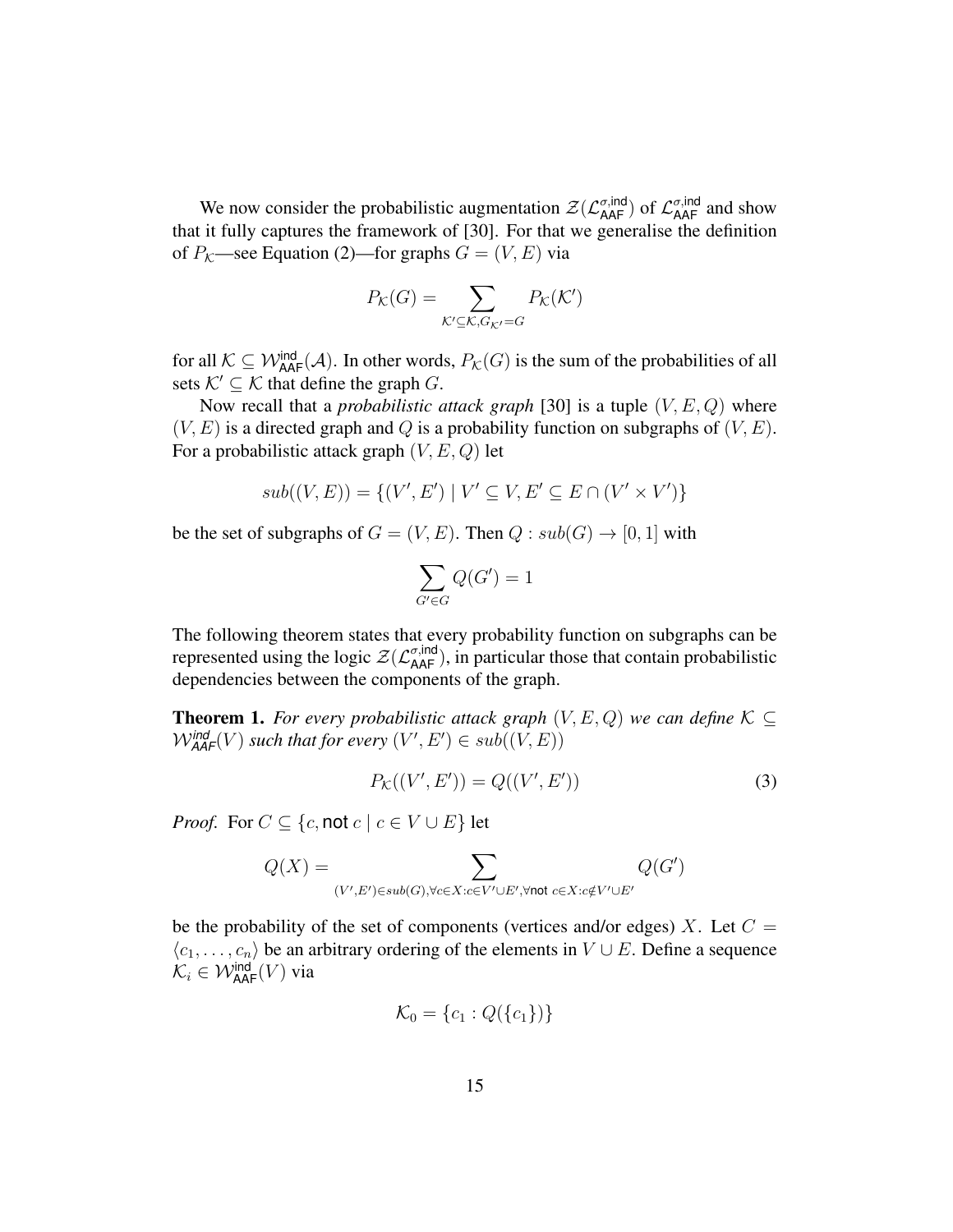and for every  $1 < i \leq n$ 

$$
\mathcal{K}_i = \mathcal{K}_{i-1} \cup \{c_i \leftarrow c_1, \dots, c_{i-1} : Q(c_i, c_1, \dots, c_{i-1}) / Q(c_1, \dots, c_{i-1}) \mid c_i \in \{c_i, \text{not } c_i\}\}
$$

In order to illustrate the above construction consider the abstract argumentation framework in Figure 3 and assume the order  $C = \langle \mathbf{a}, (\mathbf{a}, \mathbf{b}), \mathbf{b} \rangle$ . Then we get

$$
\mathcal{K}_0 = \{ \mathbf{a} : Q(\{\mathbf{a}\})
$$
\n
$$
\mathcal{K}_1 = \mathcal{K}_0 \cup \{ \mathbf{(a, b) \leftarrow a} : Q(\{(\mathbf{a, b}), \mathbf{a}\}) / Q(\{\mathbf{a}\}) \mathbf{(a, b) \leftarrow not \mathbf{a} : Q(\{(\mathbf{a, b}), \mathbf{not} \mathbf{a}\}) / Q(\{\mathbf{not} \mathbf{a}\}) \mathbf{b} \}
$$
\n
$$
\}
$$
\n
$$
\mathcal{K}_2 = \mathcal{K}_1 \cup \{ \mathbf{b \leftarrow a, (\mathbf{a, b}) : Q(\{\mathbf{b}, (\mathbf{a, b}), \mathbf{a}\}) / Q(\{\mathbf{(a, b)}, \mathbf{a}\}) \mathbf{b} \leftarrow \mathbf{a}, \mathbf{not} (\mathbf{a, b}) : Q(\{\mathbf{b}, \mathbf{not} \mathbf{(a, b)}, \mathbf{a}\}) / Q(\{\mathbf{not} \mathbf{(a, b)}, \mathbf{a}\}) \mathbf{b} \leftarrow \mathbf{not} \mathbf{a}, (\mathbf{a, b}) : Q(\{\mathbf{b}, (\mathbf{a, b}), \mathbf{not} \mathbf{a}\}) / Q(\{\mathbf{(a, b)}, \mathbf{not} \mathbf{a}\}) \mathbf{b} \leftarrow \mathbf{not} \mathbf{a}, \mathbf{not} (\mathbf{a, b}) : Q(\{\mathbf{b}, (\mathbf{a, b}), \mathbf{not} \mathbf{a}\}) / Q(\{\mathbf{not} \mathbf{(a, b)}, \mathbf{not} \mathbf{a}\}) \mathbf{b} \leftarrow \mathbf{not} \mathbf{a}, \mathbf{not} (\mathbf{a, b}) : Q(\{\mathbf{b}, \mathbf{not} \mathbf{(a, b)}, \mathbf{not} \mathbf{a}\}) / Q(\{\mathbf{not} \mathbf{(a, b)}, \mathbf{not} \mathbf{a}\}) \mathbf{b} \leftarrow \mathbf{not} \mathbf{a}, \mathbf{not} (\mathbf{a, b}) : Q(\{\mathbf{b}, \mathbf{not} \mathbf{(a, b)}, \mathbf{not} \mathbf{a}\}) / Q(\{\mathbf{not} \mathbf{(a, b)}, \mathbf{not} \mathbf{a}\})
$$

Note that  $\mathcal{K}_n$  models a kind of binary decision tree over all subsets of the components of the graph  $(V, E)$ . For the example above, Figure 4 shows an illustration of this binary decision tree. Each path from the root to the leafs corresponds to the construction of a subset of the components of the graph  $(V, E)$ , where traversing left from a node means adding this component and traversing right means omitting this component. Each non-leaf node in this tree corresponds to a rule in  $\mathcal{K}_n$ , namely that one with the node label as head and the current path as premise (interpreting the omission of a component with not). The leaf nodes correspond to the final subsets.

Note that for every subgraph  $G' = (V', E')$  there is a uniquely determined path in the decision tree. Furthermore, the probability of the corresponding set  $V' \cup E'$  can be determined by multiplying the corresponding probabilities of the rules included in that path whenever we turn left and the complements of the probabilities of rules whenever we turn right. For example, for the set  $\{a, b\}$  we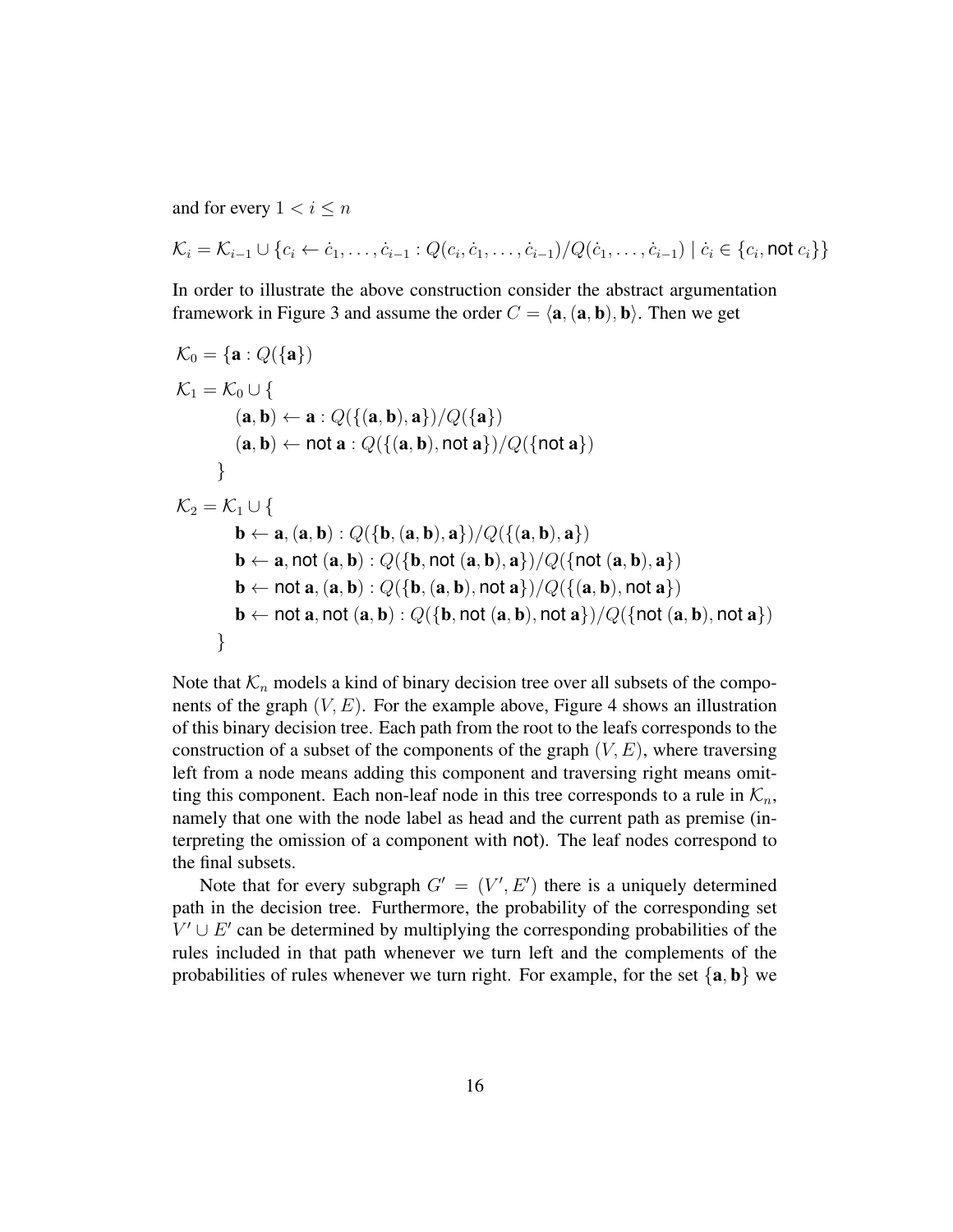

Figure 4: A binary decision tree for subset construction.

get

$$
P_{\mathcal{K}_2}(\{\mathbf{a},\mathbf{b}\}) = Q(\{\mathbf{a}\})(1 - \frac{Q(\{(\mathbf{a},\mathbf{b}),\mathbf{a}\})}{Q(\{\mathbf{a}\})})\frac{Q(\{\mathbf{b},\text{not }(\mathbf{a},\mathbf{b}),\mathbf{a}\})}{Q(\{\text{not }(\mathbf{a},\mathbf{b}),\mathbf{a}\})}
$$
  
\n
$$
= Q(\{\mathbf{a}\})(\frac{Q(\{\mathbf{a}\})}{Q(\{\mathbf{a}\})} - \frac{Q(\{\mathbf{a},\mathbf{b}),\mathbf{a}\})}{Q(\{\mathbf{a},\mathbf{b},\mathbf{a}\})} \frac{Q(\{\mathbf{b},\text{not }(\mathbf{a},\mathbf{b}),\mathbf{a}\})}{Q(\{\text{not }(\mathbf{a},\mathbf{b}),\mathbf{a}\})}
$$
  
\n
$$
= Q(\{\mathbf{a}\})\frac{Q(\{\mathbf{a}\}) - Q(\{\mathbf{a},\mathbf{b}),\mathbf{a}\})}{Q(\{\mathbf{a}\})} \frac{Q(\{\mathbf{b},\text{not }(\mathbf{a},\mathbf{b}),\mathbf{a}\})}{Q(\{\text{not }(\mathbf{a},\mathbf{b}),\mathbf{a}\})}
$$
  
\n
$$
= Q(\{\mathbf{a}\})\frac{Q(\{\text{not }(\mathbf{a},\mathbf{b}),\mathbf{a}\})}{Q(\{\mathbf{a}\})} \frac{Q(\{\mathbf{b},\text{not }(\mathbf{a},\mathbf{b}),\mathbf{a}\})}{Q(\{\text{not }(\mathbf{a},\mathbf{b}),\mathbf{a}\})}
$$
  
\n
$$
= Q(\{\mathbf{a},\text{not }(\mathbf{a},\mathbf{b}),\mathbf{a}\})
$$
  
\n
$$
= Q((\mathbf{v}',\mathbf{E}'))
$$

Note that the probabilities of rules not on the path to a leaf do not influence the final probability (both subsets containing such rules and not containing such rules have no effect on the derived graph of the subset). Therefore  $P_{\mathcal{K}_n}(V' \cup E') =$  $P_{\mathcal{K}_n}((V', E'))$  and this naturally extends to the general case.  $\Box$ 

## 4. Analysis

In the following, we analyse our general approach to probabilistic reasoning and investigate its properties. Note that for this investigation we assume any ar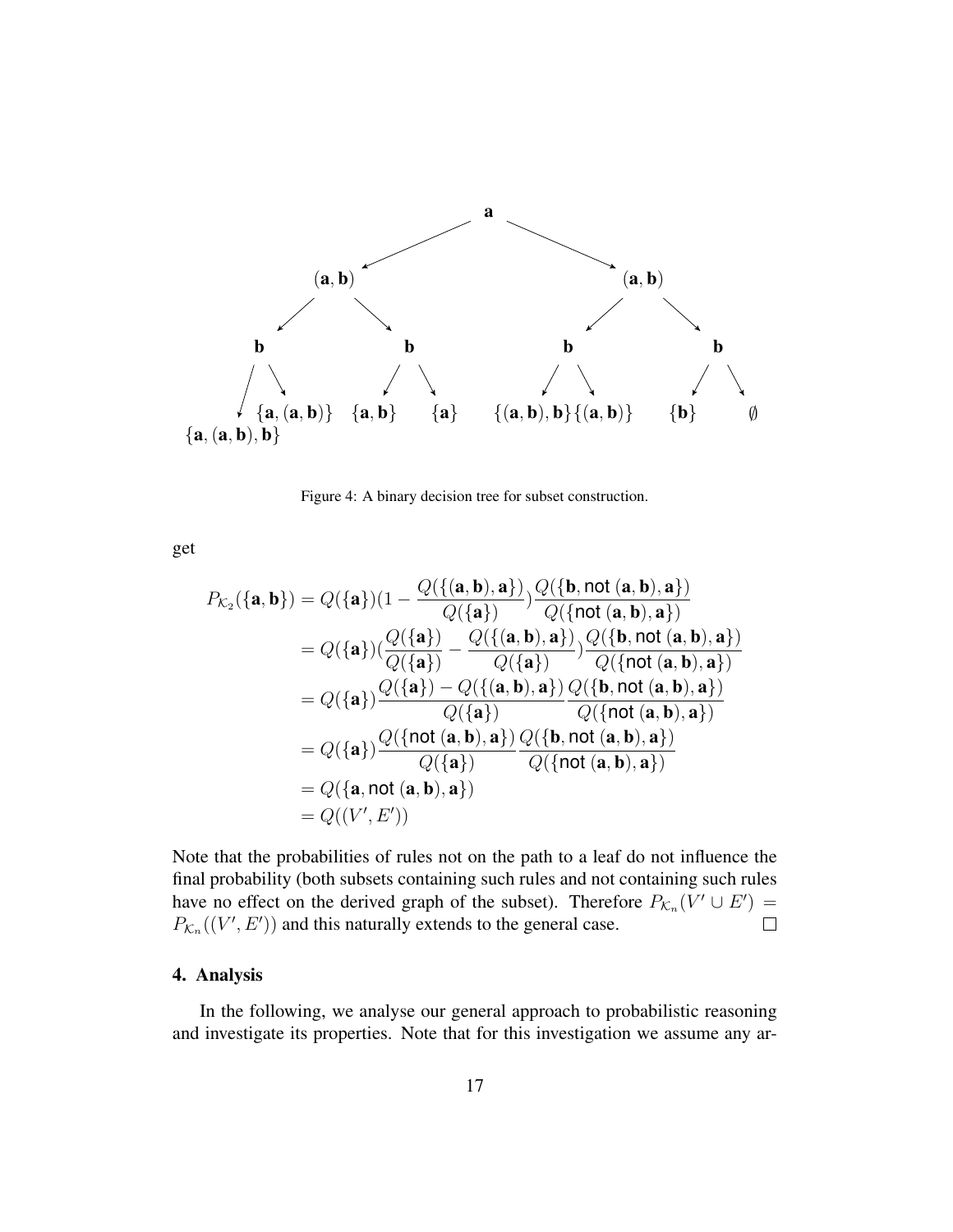bitrary base logic  $\mathcal{L} = (\mathcal{W}, \mathcal{V}, \models)$ , so our results are valid for a wide range of concrete knowledge representation formalisms.

Our first observation is that a probabilistic augmentation trivialises to the base logic if only the probability value 1 is used. More formally, we define the *trivial lifting* of  $K \subseteq W$  as the knowledge base  $K^t = \{\phi : 1 \mid \phi \in K\}$ . In other words,  $K<sup>t</sup>$  consists of all formulas of K with probability 1.

**Theorem 2** (Trivialisation). Let  $\mathcal{L} = (\mathcal{W}, \mathcal{V}, \models)$  be some logic and  $\mathcal{K} \subseteq \mathcal{W}$ . Then  $\mathcal{K} \models \phi \text{ iff } \mathcal{K}^t \models \phi : 1.$ 

*Proof.*  $K^t$  is the only subset of  $K^t$  that has positive probability wrt.  $P_{K^t}$  and in fact  $P_{\mathcal{K}^t}(\mathcal{K}^t) = 1$ . As  $\mathcal{K}^t \downarrow = \mathcal{K}$  the claim follows by definition.  $\Box$ 

The above result shows that a probabilistic augmentation faithfully extends its base logic.

Our next result pertains to robustness of inference wrt. changes of probabilities. For example, if  $\phi$  : 0.7 is an inference of a knowledge base  $\mathcal{K} \cup {\psi : 0.4}$ then we expect that  $\mathcal{K} \cup {\psi : 0.4001} \models \phi : x$  with x being "close" to 0.7. In fact, probabilistic reasoning is continuous in this aspect.

**Theorem 3** (Continuity). Let  $\mathcal{Z}(\mathcal{L}) = (\widehat{\mathcal{W}}, \widehat{\mathcal{V}}, \widehat{\models})$  be some probabilistic augmen*tation and let*  $K \subseteq \widehat{W}$  *be some knowledge base,*  $\phi, \psi \in V$  *some formulas. Let*  $p_1, p_2, \ldots$  *be a sequence with*  $p_i \in [0, 1]$  *for all*  $i \in \mathbb{N}$  *such that*  $\lim_{i \to \infty} p_i = p$ . *Then*

$$
\lim_{i \to \infty} \left( \Pi_{\mathcal{K} \cup \{\phi: p_i\}}(\psi) \right) = \Pi_{\mathcal{K} \cup \{\phi: p\}}(\psi)
$$

*Proof.* We have

$$
\lim_{i \to \infty} (\Pi_{\mathcal{K} \cup \{\phi: p_i\}}(\psi))
$$
\n
$$
= \lim_{i \to \infty} (p_i \Pi_{\mathcal{K} \cup \{\phi: 1\}}(\psi) + (1 - p_i) \Pi_{\mathcal{K}}(\psi))
$$
\n
$$
= \left( \lim_{i \to \infty} p_i \Pi_{\mathcal{K} \cup \{\phi: 1\}}(\psi) + \lim_{i \to \infty} (1 - p_i) \Pi_{\mathcal{K}}(\psi) \right)
$$
\n
$$
= (p \Pi_{\mathcal{K} \cup \{\phi: 1\}}(\psi) + (1 - p) \Pi_{\mathcal{K}}(\psi))
$$
\n
$$
= \Pi_{\mathcal{K} \cup \{\phi: p\}}(\psi)
$$

We continue with another notion of robustness pertaining to addition of irrelevant knowledge. For that we need some further notation.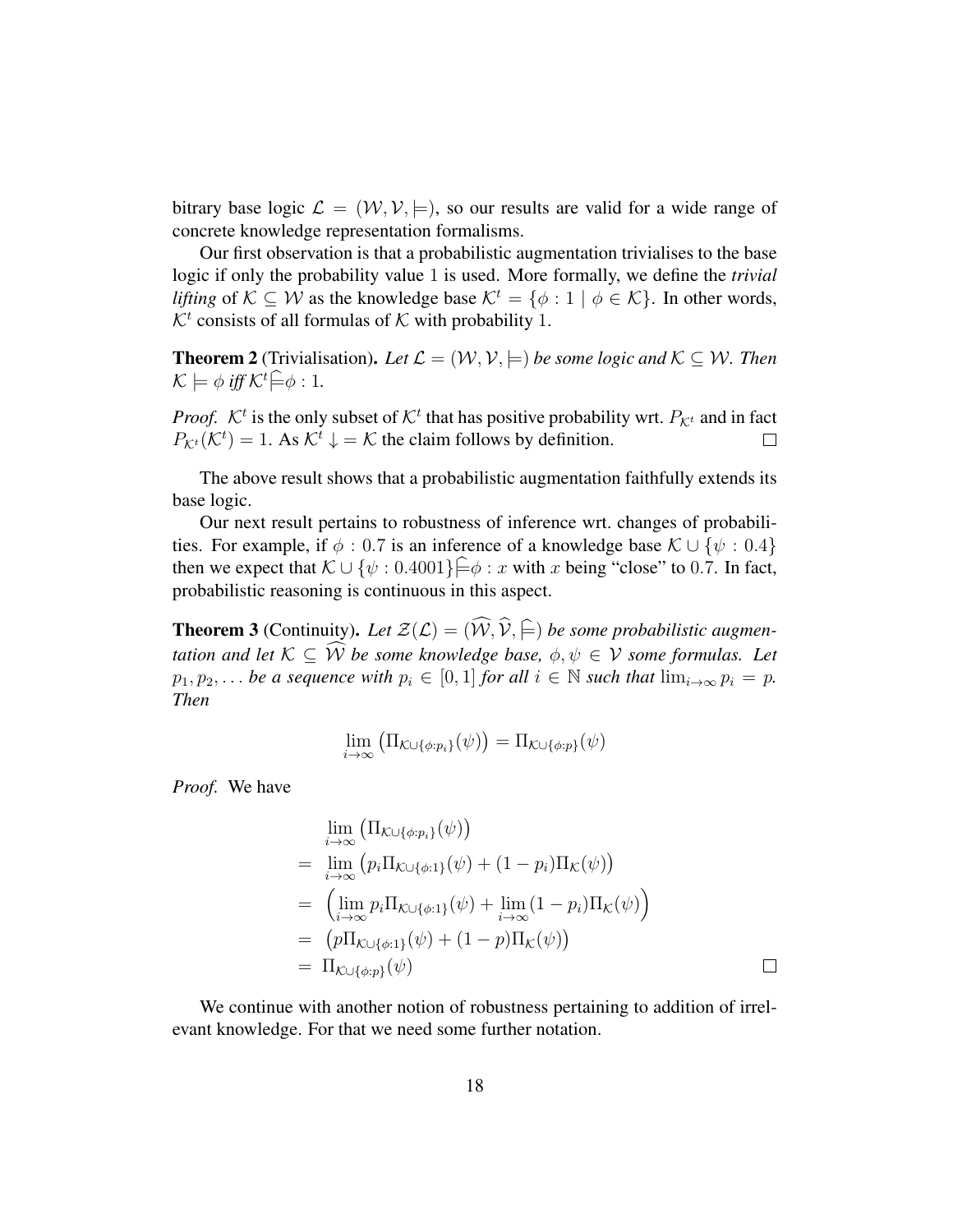**Definition 5.** *The* signature  $\Sigma(\mathcal{L})$  *of a logic*  $\mathcal{L} = (\mathcal{W}, \mathcal{V}, \models)$  *is the set of all vocabulary elements appearing in formulas of* W*.*

The above definition is a bit informal, but here are concrete examples for the logics under consideration:

- The signature of a propositional logic  $\mathcal{L}_P(\mathsf{At}) = (\mathcal{W}_P(\mathsf{At}), \mathcal{V}_P(\mathsf{At}), \models_P)$  is the set of atoms:  $\Sigma(\mathcal{L}_P(\mathsf{At})) = \mathsf{At}.$
- The signature of Prolog

 $\mathcal{L}_{\text{Proloq}}(\text{Pred}, U, V) = (\mathcal{W}_{\text{Proloq}}(\text{Pred}, U, V), \mathcal{V}_{\text{Proloq}}(\text{Pred}, U, V), \models_{\text{Proloq}})$ 

is the union of predicates and variables:  $\Sigma(\mathcal{L}_{\text{Proloq}}(\text{Pred}, U, V)) = \text{Pred} \cup U$ (similar for  $\mathcal{L}_{\sf ASP}$ ).

• The signature of abstract argumentation  $W_{AAF}(\mathcal{A}) = \mathcal{A} \cup (\mathcal{A} \times \mathcal{A})$  is the set of arguments:  $\Sigma(\mathcal{W}_{\text{AAF}}(\mathcal{A})) = \mathcal{A}$ .

The signature  $\Sigma(\mathcal{K})$  of a knowledge base  $\mathcal{K} \subseteq \mathcal{W}$  of an arbitrary logic  $\mathcal{L} =$  $(W, V, \models)$  is the set of vocabulary elements appearing in the knowledge base only.

The next result shows that adding independent information to a knowledge base does not change previous inferences.

**Theorem 4** (Independence). Let  $\mathcal{Z}(\mathcal{L}) = (\widehat{\mathcal{W}}, \widehat{\mathcal{V}}, \widehat{\models})$  be some probabilistic aug*mentation and let*  $\mathcal{K}_1, \mathcal{K}_2 \subseteq \widehat{\mathcal{W}}$  *be knowledge bases with* 

- 1.  $\Sigma(\mathcal{K}_1) \cap \Sigma(\mathcal{K}_2) = \emptyset$  and
- 2. *for every*  $K' \subseteq K_2$ ,  $K' \downarrow$  *is*  $\models$ *-consistent.*

*Then for all formulas*  $\phi : p$  *such that*  $\Sigma({\{\phi\}}) \cap \Sigma(\mathcal{K}_2) = \emptyset$ *,*  $\mathcal{K}_1 \models \phi : p$  *iff*  $\mathcal{K}_1 \cup$  $\mathcal{K}_2 \not\models \phi : p$ .

*Proof (Sketch).* Let  $\mathcal{K}_1 \in \phi : p$  and note that for every subset  $\mathcal{K}' \subset \mathcal{K}_2$ ,  $\mathcal{K}' \downarrow \not\models \phi$ as K' is  $\models$ -consistent and has a disjoint signature from  $\phi$ . The claim follows by induction on the number of elements in  $\mathcal{K}_2$ . Consider any  $\psi : q \in \mathcal{K}_2$  and

$$
\Pi_{\mathcal{K}_1 \cup \{\psi:q\}}(\phi) = q \Pi_{\mathcal{K}_1 \cup \{\psi:1\}}(\phi) + (1-q) \Pi_{\mathcal{K}_1}(\phi)
$$

Now  $\Pi_{\mathcal{K}_1 \cup \{\psi:1\}}(\phi) = \Pi_{\mathcal{K}_1}(\phi)$  as  $\{\psi:1\}$  is consistent and has a disjoint signature from  $\mathcal{K}_1$ . It follows

$$
\Pi_{\mathcal{K}_1 \cup \{\psi:q\}}(\phi) = q \Pi_{\mathcal{K}_1}(\phi) + (1-q) \Pi_{\mathcal{K}_1}(\phi) = \Pi_{\mathcal{K}_1}(\phi)
$$

and inductively the claim.

 $\Box$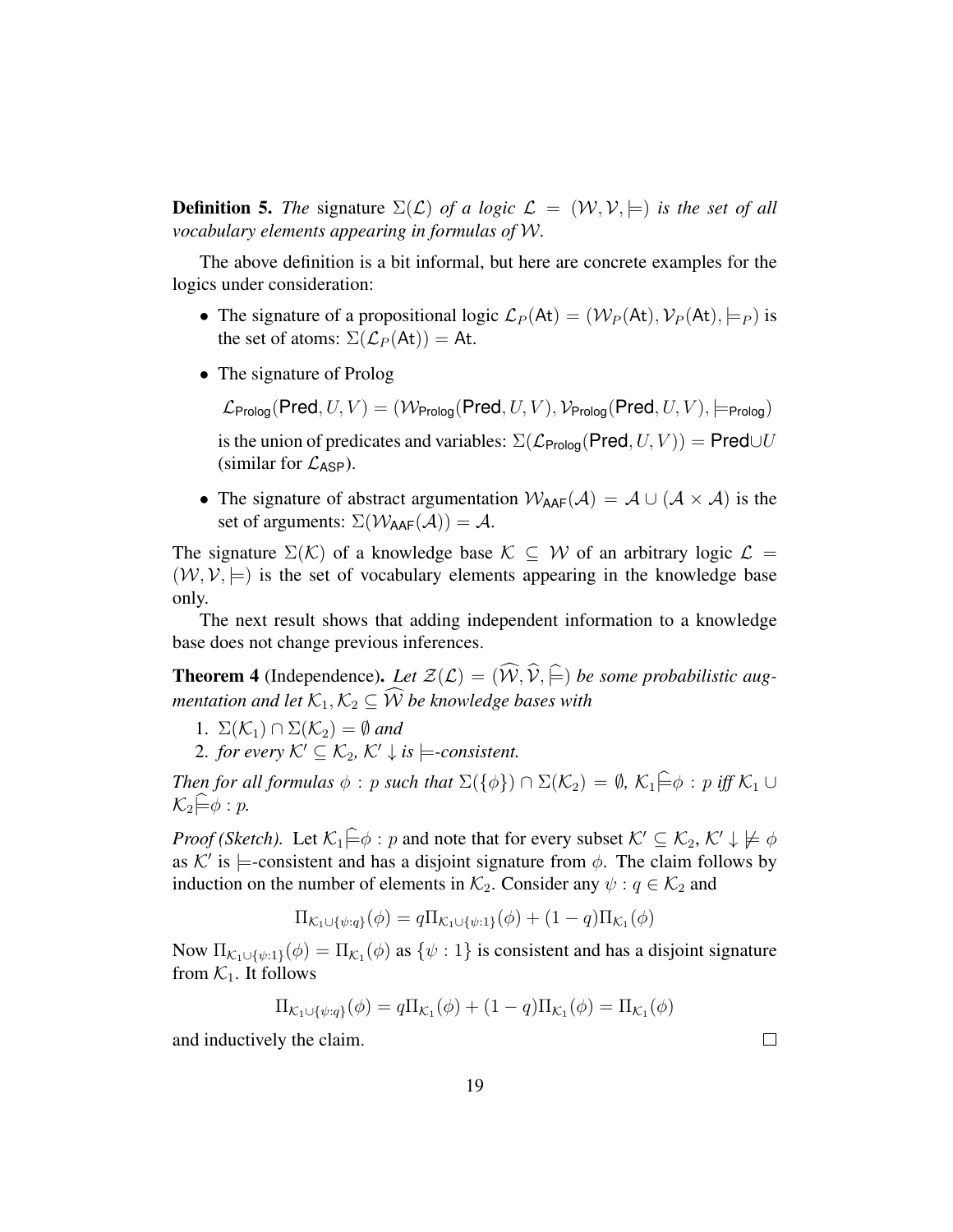Observe that it is not sufficient to only require that  $\mathcal{K}_2$  is  $\models$ -consistent in item 2 above:  $\models$  may be a non-monotonic inference relation. Then it may be the case that  $\mathcal{K}_2$  is  $\models$ -consistent while there is a subset of  $\mathcal{K}_2$  that is  $\models$ -inconsistent. For example, under the answer set semantics the logic program  $P = \{a, a \leftarrow \text{not } a\}$ is  $\models$ <sub>ASP</sub>-consistent while its subset  $P' = \{a \leftarrow \text{not } a\}$  is  $\models$ <sub>ASP</sub>-inconsistent

For our next results, we consider a certain (reasonable) class of base logics, i. e., those where the inference relation is reflexive. More formally, an inference relation  $\models$  is *reflexive* if  $K \models \phi$  for all  $\phi \in \mathcal{K} \cap \mathcal{V}$ . Reflexivity of the inference relation of a base logic provides certain guarantees on the degrees of belief of its probabilistic augmentation.

**Theorem 5** (Reflexivity). Let  $\mathcal{Z}(\mathcal{L}) = (\widehat{\mathcal{W}}, \mathcal{V}, \widehat{\models})$  be some probabilistic augmen*tation and let*  $K \subseteq \widehat{W}$  *be some knowledge base. If*  $\models$  *is reflexive then for every*  $\phi: p \in \mathcal{K}$  *with*  $\phi \in \mathcal{V}$ ,  $\Pi_{\mathcal{K}}(\phi) \geq p$ .

*Proof.* Observe that if  $K' = K \cup \{\phi : p\}$  then  $\Pi_{K'}(\phi) = p \Pi_{K \cup \{\phi : 1\}}(\phi) + (1 - \phi) \Pi_{K}(\phi)$  $p$ ) $\Pi_K(\phi)$ . As  $\Pi_{K\cup\{\phi,1\}}(\phi) = 1$  due to the reflexivity of  $\models$ , we have  $\Pi_{K}(\phi) \ge$  $p$ .

**Theorem 6** (Strengthening). Let  $\mathcal{Z}(\mathcal{L}) = (\widehat{\mathcal{W}}, \mathcal{V}, \widehat{\models})$  be some probabilistic aug*mentation and let*  $K \subseteq \widehat{W}$  *be some knowledge base and*  $\phi \in V$ *. If*  $\models$  *is reflexive then*  $\Pi_{\mathcal{K}}(\phi) \leq \Pi_{\mathcal{K}\cup{\phi:p}}(\phi)$  *for every*  $p > 0$ *. If, in addition*  $\Pi_{\mathcal{K}}(\phi) < 1$  *then*  $\Pi_{\mathcal{K}}(\phi) < \Pi_{\mathcal{K}\cup\{\phi:p\}}(\phi).$ 

*Proof.* For the first claim, observe

$$
\Pi_{\mathcal{K}\cup\{\phi:p\}}(\phi) = p\Pi_{\mathcal{K}\cup\{\phi:1\}}(\phi) + (1-p)\Pi_{\mathcal{K}}(\phi)
$$
  
=  $p\Pi_{\mathcal{K}\cup\{\phi:1\}}(\phi) + \Pi_{\mathcal{K}}(\phi) - p\Pi_{\mathcal{K}}(\phi)$ 

and  $\Pi_{\mathcal{K}\cup{\{\phi:1\}}}(\phi) = 1$  as  $\models$  is reflexive. We get

$$
\Pi_{\mathcal{K}\cup\{\phi:p\}}(\phi) = p + \Pi_{\mathcal{K}}(\phi) - p\Pi_{\mathcal{K}}(\phi)
$$

$$
= \Pi_{\mathcal{K}}(\phi) + \underbrace{p(1 - \Pi_{\mathcal{K}}(\phi))}_{\geq 0}
$$

showing  $\Pi_{\mathcal{K}}(\phi) \leq \Pi_{\mathcal{K} \cup \{\phi: p\}}(\phi)$  for every  $p > 0$  and  $\Pi_{\mathcal{K}}(\phi) < \Pi_{\mathcal{K} \cup \{\phi: p\}}(\phi)$  for  $\Pi_{\mathcal{K}}(\phi) < 1.$  $\Box$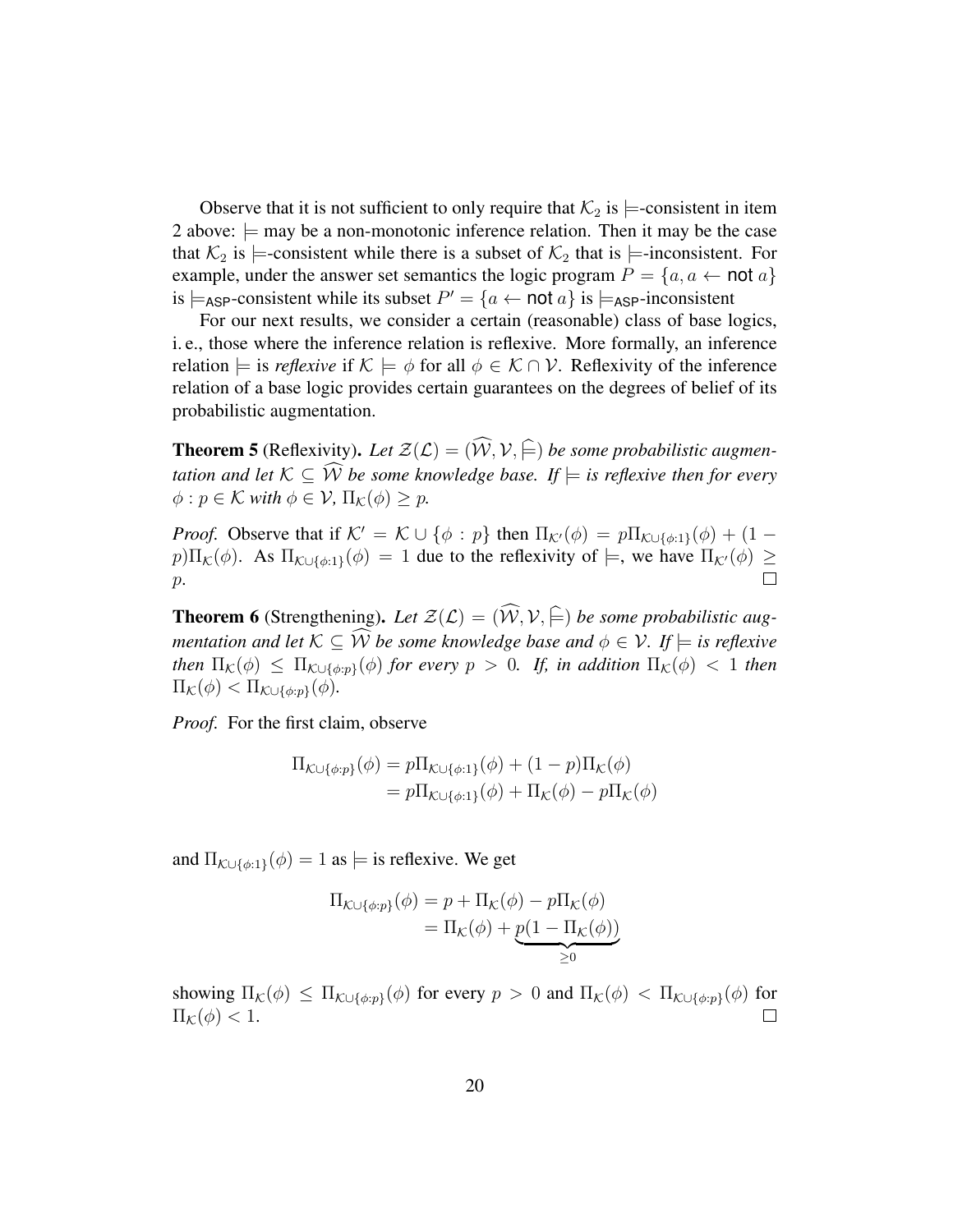Let us close our analysis with some brief comments regarding to computational complexity and algorithms. In its generality, computing the exact value  $p \in [0, 1]$  s.t.  $\mathcal{K} \models \phi : p$  for some probabilistically augmented knowledge base K and formula  $\phi$  is an intractable problem. A naïve algorithm for computing p would consider all subsets of K, check whether  $K \downarrow$  entails  $\phi$  w. r. t. the underlying entailment relation  $\models$ , and then accumulate the probabilities of all these subsets. Even if the problem  $\mathcal{K} \downarrow \models \phi$  is decidable in polynomial time, by considering all subsets of  $K$ , we need exponential total time. However, there are ways to avoid this complexity. For one, we can resort to approximating  $p$  instead of computing  $p$ exactly. In fact, the Monte-Carlo method has already been shown to be successful for the special cases of ProbLog [12] and the constellation approach to abstract argumentation [35]. Algorithm 1 shows a general Monte-Carlo approach to approximate p in  $\mathcal{K} \models \phi : p$ . Given some integer  $N \in \mathbb{N}$  it samples N subsets of K w. r. t. to their probability (lines 3–7) and checks whether  $\phi$  is entailed in that subset (line 8). It then accumulates positive cases and returns the average value (lines 9–10). Assuming that the random number generator in line 5 is truly random (uniform distribution), then by the law of large numbers we get the following general result.

**Theorem 7.** *For*  $K \in \phi : p$ ,  $\lim_{N \to \infty} MC(K, \phi, N) = p$ .

The main complexity of Algorithm 1 comes from the entailment test in line 8, which has to be executed  $N$  times.

For some cases, approximation may not be necessary and an efficient exact algorithm for computing p in  $K\models \phi : p$  can be devised after all. For example, in [20] it is shown that computing p in  $K \bigcap_{A}^{ST} a : p \longrightarrow i$ . e., computing the probability  $p$  of an argument **a** in the constellation approach to abstract argumentation w. r. t. stable semantics—can be done in polynomial time. Investigating such cases in our general setting is left for future work.

#### 5. Novel probabilistic augmentations

In the following, we discuss two novel instantiations of our framework.

#### *5.1. The probabilistic augmentation of classical propositional logic*

Extending classical logic with probabilistic reasoning capabilities has a long tradition in KR [41, 27]. While, syntactically, the probabilistic augmentation of propositional logic  $\mathcal{Z}(\mathcal{L}_P(\mathsf{At}))$  is a classical Nilsson-style probabilistic logic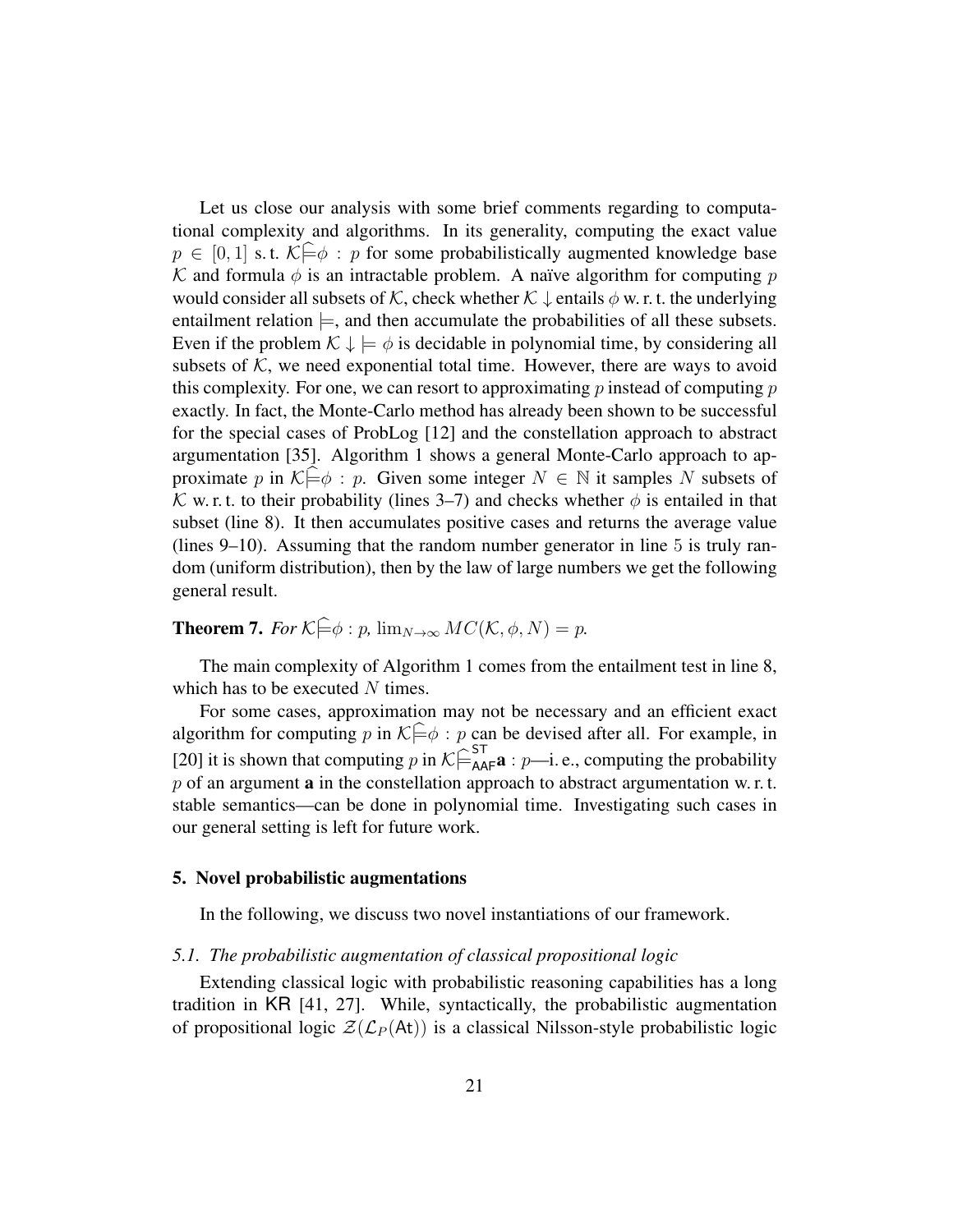**Algorithm 1**  $MC(K, \phi, N)$ : Approximating p in  $K \stackrel{\frown}{\models} \phi : p$  using the Monte-Carlo method

**Input:** knowledge base K, formula  $\phi$ ,  $N \in \mathbb{N}$ **Output:**  $p$ 1:  $psum = 0$ 2: for  $i = 1, ..., N$  do 3:  $\mathcal{K}' \leftarrow \emptyset$ 4: **for**  $\psi : d \in \mathcal{K}$  **do** 5:  $q \leftarrow$  random number in [0, 1) 6: if  $d > q$  then 7:  $\mathcal{K}' \leftarrow \mathcal{K}' \cup \{\psi\}$ 8: if  $K' \models \phi$  then 9:  $psum \leftarrow psum + 1$ 10: **return**  $psum/N$ 

[41], our semantics seems not to have been investigated in this context as classical Nilsson-style probabilistic logics usually define its probabilistic semantics by considering probability functions on interpretations.

Let us consider an example that illustrates the probabilistic augmentation of propositional logic.

Example 9. *Let us extend Example 1 by considering now the following knowledge base* K*:*

| $\mathit{sc} \Rightarrow \mathit{sp}$                  | : 0.6 |
|--------------------------------------------------------|-------|
| $ss \Rightarrow sp$                                    | :0.6  |
| $\mathit{us} \Rightarrow \mathit{sp} \vee \mathit{jo}$ | : 0.9 |
| sc                                                     | : 0.7 |
| SS                                                     | :0.6  |

*where sc means "suspicious content", ss means "suspicious subject", sp means "spam", us means "unknown sender", and jo means "job offer". For example, now the third formula can then be read as "a mail from an unknown sender is either spam or a job offer with probability* 0.9". *Consider the subset*  $K' \subset K$  *with* 

$$
\mathcal{K}' = \{ \textit{sc} \Rightarrow \textit{sp} \, : \, 0.6, \textit{sc} \, : \, 0.7 \}
$$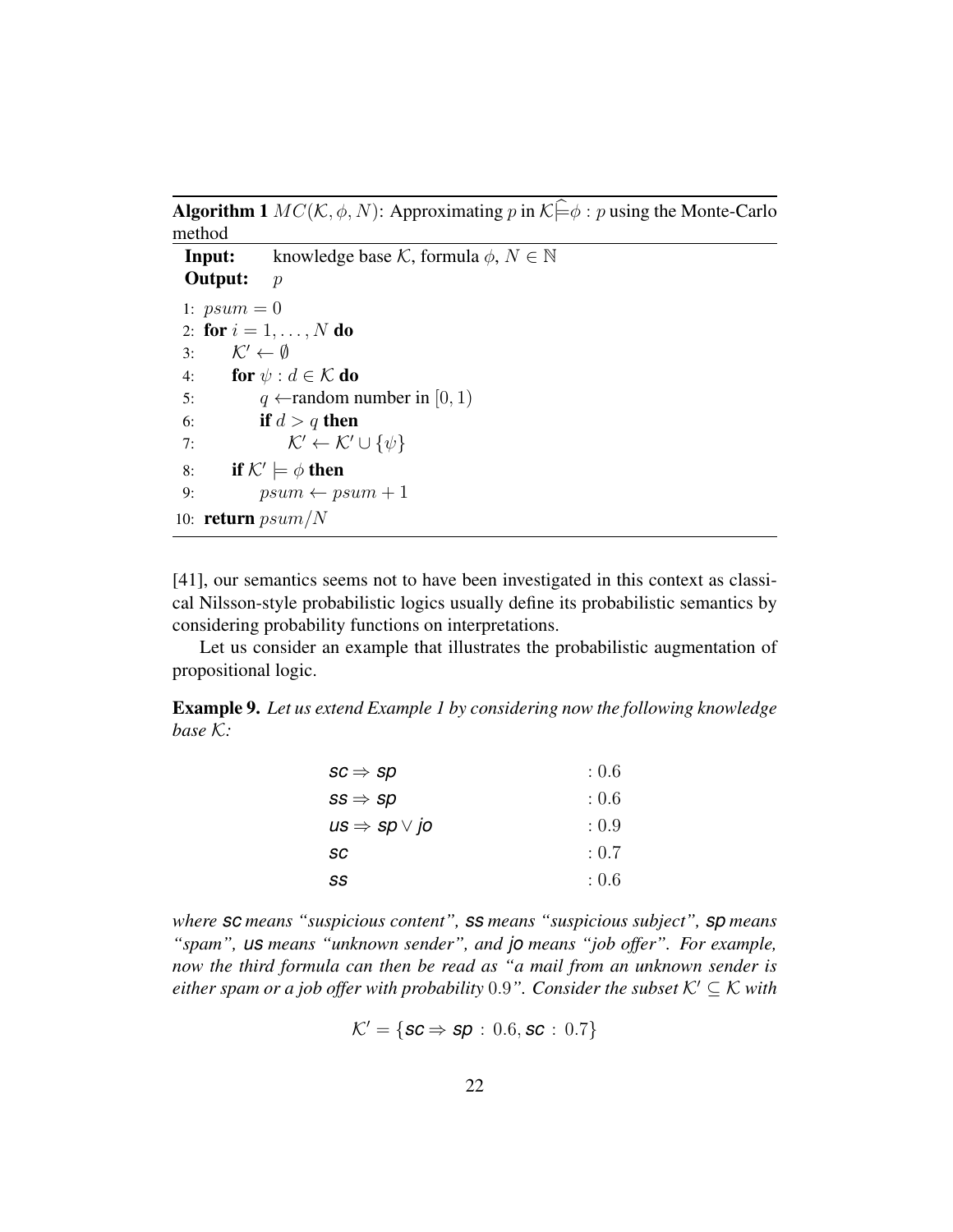and verify  $P_{\mathcal{K}}(\mathcal{K}') = 0.00672$  and  $\mathcal{K}' \downarrow \models_P$  **sp**. In fact, we obtain

 $\mathcal{K}$ F<sub>P</sub>**sp**: 0.6288

We leave a deeper investigation of  $\mathcal{Z}(\mathcal{L}_P(\mathsf{At}))$  for future work.

#### *5.2. The probabilistic augmentation of answer set programming*

To our knowledge, the only attempt to extend answer set programming with probabilities is P-log [2], a declarative language capable of reasoning which combines both logical and probabilistic arguments. Instead, in this section let us consider the probabilistic augmentation of an answer set program  $\mathcal{Z}(\mathcal{L}_{\mathsf{ASP}}(\mathsf{Pred}, U, V))$  syntactically analogous to ProbLog programs—and let us illustrate its semantics by the means of an example.<sup>7</sup>

Example 10. *Let us augment with probabilities the answer set program introduced in Example 3:*

| drill $\leftarrow$ alarm, not real | : 0.2   |
|------------------------------------|---------|
| real $\leftarrow$ alarm, not drill | : 0.9   |
| alarm                              | $\pm 1$ |

*Hence,*  $K \subseteq_{\textsf{ASP}} \textsf{real}$ : 0.72 *as the only subset*  $K' \models_{\textsf{ASP}} \textsf{real}$  *is*  $K' = \{r \leftarrow$ *a*, *not d*; *a*}*.*

We leave a deeper investigation of  $\mathcal{Z}(\mathcal{L}_{\text{ASP}}(\text{Pred}, U, V))$  for future work.

## 6. Related work

Our approach addresses a very general topic—namely the combination of logic and probability—that has been addressed before in one way or the other by many researchers. Halpern and colleagues [27, 17, 1] combine classical first-order logic with different probabilistic interpretations, and [19] in the case of abstract argumentation. Their focus is similar in spirit to classical Nilsson-style probabilistic logic [41] and they discuss probability distributions over the interpretations of

<sup>&</sup>lt;sup>7</sup>Although no formal definitions or analysis are provided, at first sight it appears that part of the approach discussed in [15] is close in spirit to the probabilistic augmentation of an answer set program we propose in this paper.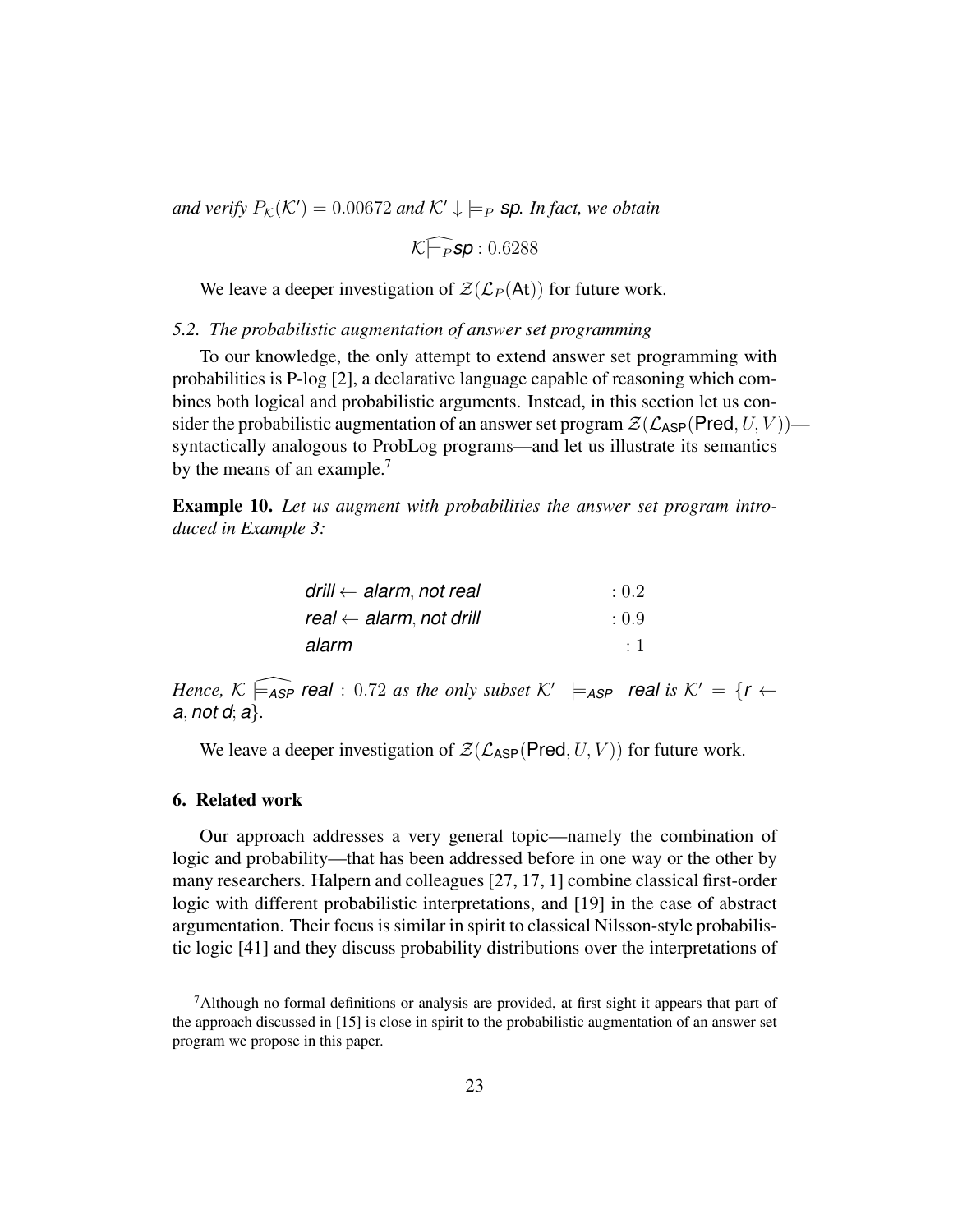the language, not over subsets of knowledge bases as we do. In particular, they address the challenge of considering first-order logic instead of propositional logic and the computational issues raised by, e. g., considerations of infinity. Furthermore, Wilson [58] pointed out the possibility to augment a logic with probabilities in a general way. However, he discusses this idea in a very abstract way without technical details. Of particular interest is the case of concurrent constraint programming [54], and its probabilistic extensions, e.g. [13, 25], as they can become another interesting test-case between our approach and ad-hoc proposals, as it is in the case of our proposed probabilistic version of ASP (cf. Section 5.2) versus the P-log [2] proposal.

Modern approaches for combining logic and probability can be found within the field of *statistical relational AI* [10], which are general approaches to deal with relational information (i. e., limited first-order logic expressions) and probabilistic reasoning. For example, Markov logic [52] is an extension of first-order logic with weights on formulas. These weights are used to obtain probabilities on formulas using a log-linear probabilistic model over the interpretations. This gives a robust knowledge representation formalism which is apt to be used as the output for a variety of machine learning tasks, see e. g. [14].

All the approaches mentioned so far consider a different, somewhat Bayesian point of view in the combination of logic and probability than we do here. The above approaches use probabilities over interpretations do obtain degrees of belief in inferred information. In our work, we take a frequentist approach as interpret probabilities over formulas s. t. the probability of a formula corresponds to its frequency of actually occurring in the knowledge base. Both points of view provide important insights into the general challenge of combining logic and probability. In addition, as already noted in [55], probabilistic facts (or binary switches) are expressive enough to represent a wide range of models including Bayesian networks.

Specific instances of our general framework have been developed and investigated before, some of them have already been discussed in Sections 3.1 and 3.2. One of those first approaches is the distribution semantics for logic programs [55], which is also the foundation for ProbLog as discussed in Section 3.1. However, in the original proposal [55] only facts of logic programs were annotated with probabilities. Still, the general idea of considering all possible subsets of the set of facts and weighing the inferences by the probabilities of these subsets, can be found there as well. The *independent choice logic* and its predecessor *probabilistic Horn abduction* [45, 46, 47] feature a similar setting where facts of logic programs are treated as probabilistic hypotheses. Kohlas and colleagues [33, 32, 31]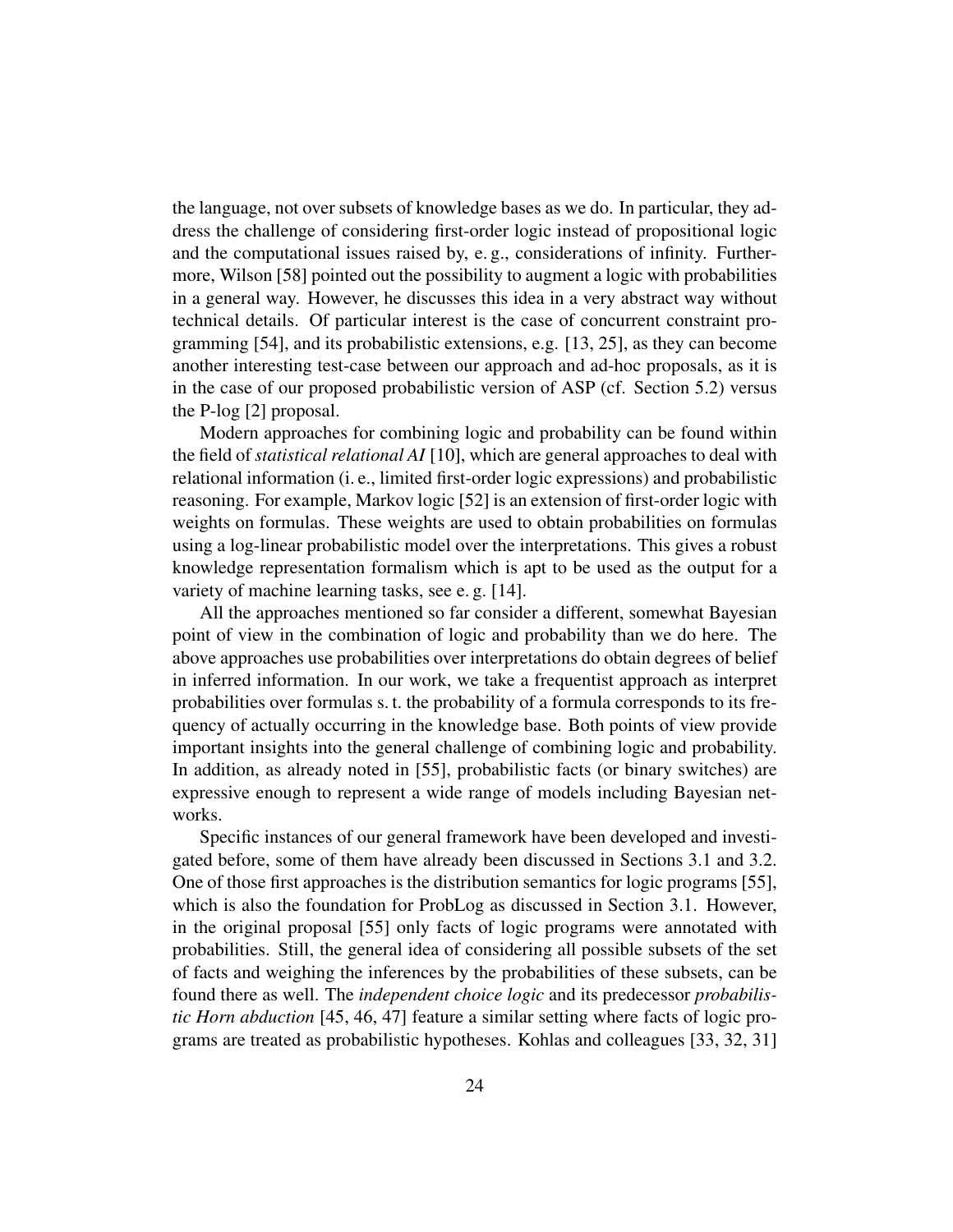also consider combinations of logics with probabilities using the subset-based interpretation. Their focus is on classical logics, though, and algorithmic issues for reasoning. They do not consider conceptual questions and general logic instantiations. Probabilistic data bases [57] are another instance of our general framework. There, tuples of a relational data base instance can be annotated with probabilities, which model the likelihood that the tuple is actually present. Conceptually, this is a probabilistic augmentation on a restricted first-order logic where probabilities smaller than 1 are assigned to ground atoms. One of the driving research challenges is probabilistic data bases is, however, algorithmic reasoning mechanisms [9].

The aim of this paper is to provide a general umbrella that unifies these works from different areas. To the best of our knowledge, no other work has considered the issue of probabilistic augmentation in the generality proposed in this paper.

#### 7. Discussion and summary

In this paper we developed a general scheme for adding probabilistic reasoning capabilities to any knowledge representation formalism. Pivotal in our proposal is the notion of probabilistic augmentation of a knowledge representation formalism, which extends it by enabling probabilities to be expressed on the logical formulas of the chosen formalism. In addition to showing that it subsumes existing approaches, we provided an extensive analysis which includes proofs of desirable behaviours, such as trivialisation, continuity, independence, reflexively, and strengthening. We also showed how novel instantiations of our approach can be derived using propositional logic and answer set programming as examples.

Our logical setting is general enough to use a wide variety of logics as a base logic. In addition to our examples, the use of e.g. modal logics, default logics, epistemic logics, temporal logics, paraconsistent logics, and others is straightforward as long as they can be cast into our general form  $\mathcal{L} = (\mathcal{W}, \mathcal{V}, \models)$ . Furthermore, as a probabilistic augmentation  $\mathcal{Z}(\mathcal{L})$  of a logic  $\mathcal{L}$  is a logic itself it can probabilistically augmented as well, yielding a doubly-probabilistically augmented logic  $\mathcal{Z}(\mathcal{Z}(\mathcal{L}))$ . While the practical use of the latter may be disputable, it shows that we have a rich framework with high expressivity.

The proposal by [28] of considering the constellation approach to argumentation to the case of extended argumentation frameworks—i.e. argumentation frameworks that allow attacks to be the target of attacks themselves—can be encompassed as another special case of our approach. In addition, extending it to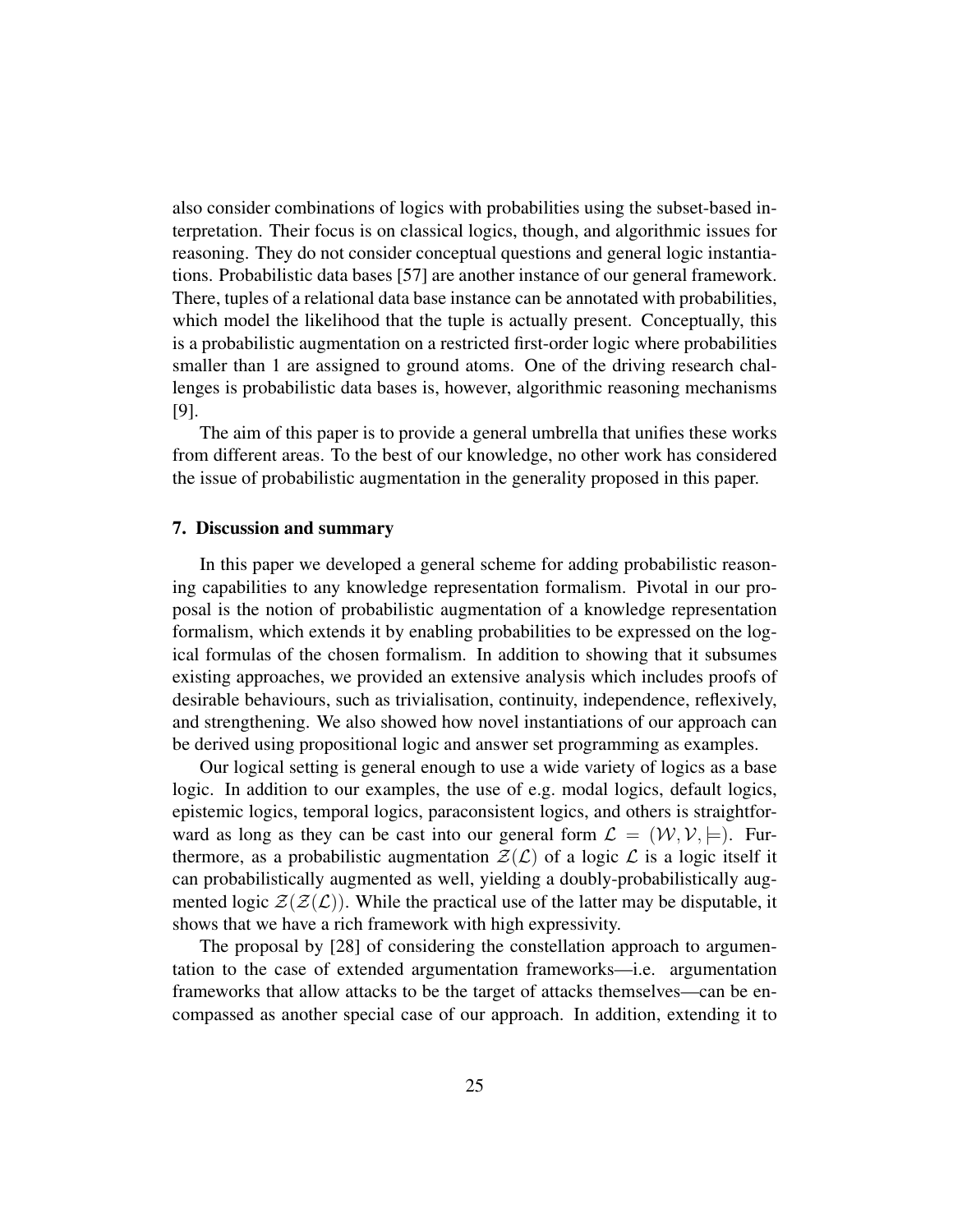the case of other extended argumentation frameworks will be the subject of future investigation. Also the logics of [44], [50, 18] and [53] can be represented as probabilistic augmentations of the their corresponding base logics *Abstract Dialectical Frameworks* [5], *Bipolar Abstract Argumentation Frameworks* [6] and  $ASPIC^+$  [40].

We also showed that, despite the fact that our framework relies on probabilistic independence assumptions between formulas, we are able to model probabilistic dependencies as well (see Section 3.2). The results from this section can easily be applied to other probabilistic models with dependency features such as Bayesian Networks [43]. Finally, we agree that relaxing the probabilistic independence assumptions between formulas is important, and we aim at doing so in general terms as part of future work. Indeed, it would be interesting to explore how to generalise the framework to capture other probabilistic logics based on distribution semantics with no probabilistic independence such as Lukasiewicz's Probabilistic Logic Programming (e.g.,  $[37, 38]$ ).<sup>8</sup> In this way we will have a solid, coherent setting to use for theoretical and experimental comparison with other approaches relaxing the independence assumption such as [36, 55, 48].

This paper lays the foundation for a general approach to probabilistic reasoning that has the potential to create synergies between different fields interested in incorporating probability into a specific framework. For example, fields such as probabilistic data bases (see previous section) have developed highly efficient procedures for reasoning problems and our framework allows for lifting these ideas and applying them to other formalisms, such as the constellation approach to abstract argumentation. The exploitation of our framework in these matters is part of ongoing work.

Acknowledgements The research reported here was partially supported by the Deutsche Forschungsgemeinschaft (grant KE 1686/3-1).

This research was sponsored by the U.S. Army Research Laboratory and the U.K. Ministry of Defence under Agreement Number W911NF-16-3-0001. The views and conclusions contained in this document are those of the authors and should not be interpreted as representing the official policies, either expressed or implied, of the U.S. Army Research Laboratory, the U.S. Government, the U.K. Ministry of Defence or the U.K. Government. The U.S. and U.K. Governments are authorized to reproduce and distribute reprints for Government purposes notwithstanding any copyright notation hereon.

<sup>&</sup>lt;sup>8</sup>We thank one of the anonymous reviewers for this suggestion.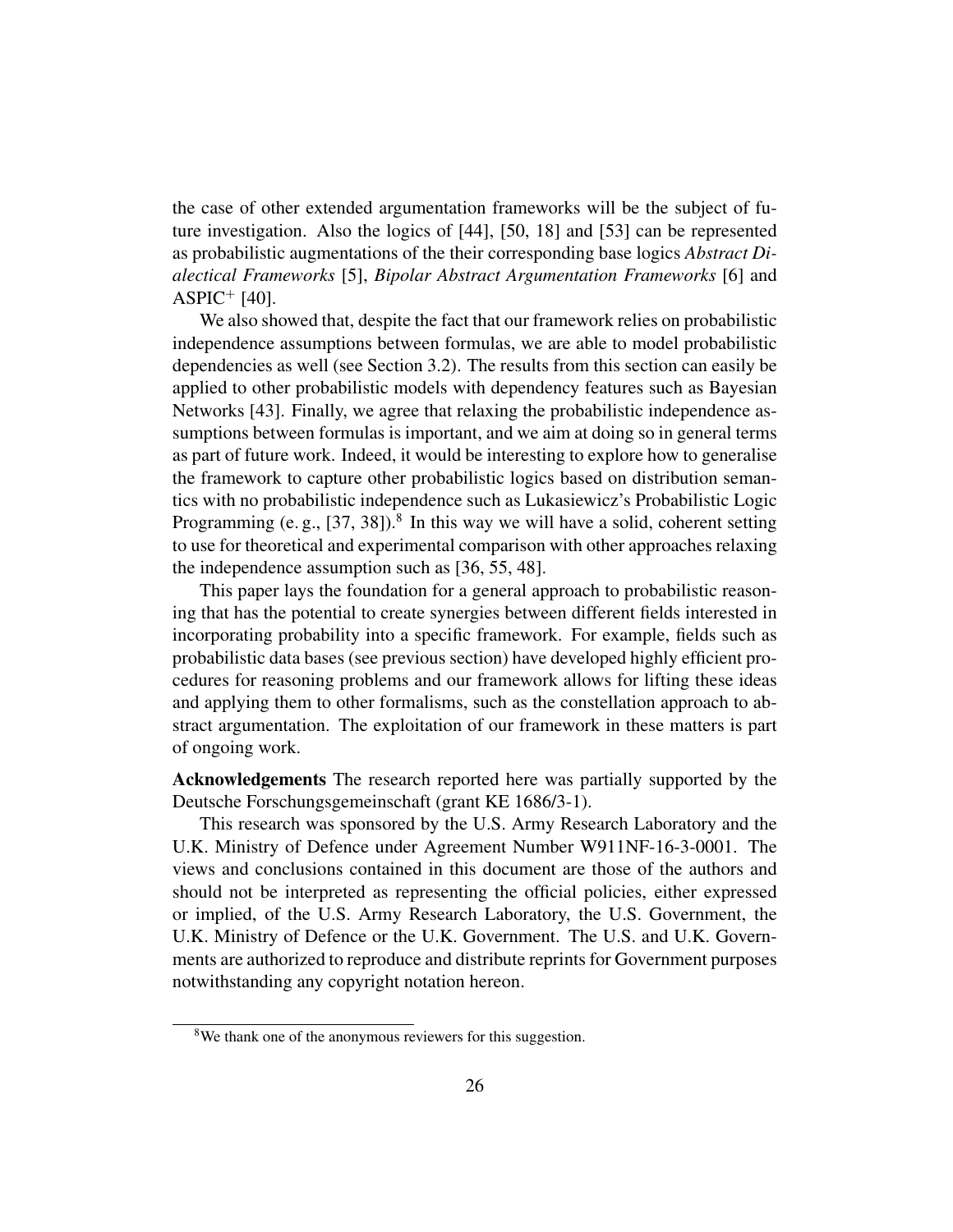- [1] Fahiem Bacchus, Adam J. Grove, Joseph Y. Halpern, and Daphne Koller. From Statistical Knowledge Bases to Degrees of Belief. *Artificial Intelligence*, 87(1-2):75–143, 1996.
- [2] Chitta Baral, Michael Gelfond, and Nelson Rushton. Probabilistic Reasoning With Answer Sets. In Vladimir Lifschitz and Ilkka Niemelä, editors, *Logic Programming and Nonmonotonic Reasoning*, pages 21–33. Springer Berlin Heidelberg, 2004.
- [3] Ronald J. Brachman and Hector J. Levesque. *Knowledge Representation and Reasoning*. Morgan Kaufmann Publishers, 2004.
- [4] Ivan Bratko. *Prolog programming for artificial intelligence*. Addison Wesley, 2001.
- [5] Gerhard Brewka, Stefan Ellmauthaler, Hannes Strass, Johannes Peter Wallner, and Stefan Woltran. Abstract dialectical frameworks revisited. In *Proceedings of the 23rd International Joint Conference on Artificial Intelligence*, pages 803–809, 2013.
- [6] C. Cayrol and M. C. Lagasquie-Schiex. On the acceptability of arguments in bipolar argumentation frameworks. In Lluís Godo, editor, *Symbolic and Quantitative Approaches to Reasoning with Uncertainty*, pages 378–389, Berlin, Heidelberg, 2005. Springer Berlin Heidelberg.
- [7] Federico Cerutti and Matthias Thimm. A General Approach to Reasoning with Probabilities (Extended Abstract). In *Proceedings of the 16th International Conference on Principles of Knowledge Representation and Reasoning (KR'19)*, October 2018.
- [8] Federico Cerutti and Matthias Thimm. Probabilistic Augmentations for Knowledge Representation Formalisms. In *Proceedings of the Workshop on Hybrid Reasoning and Learning (HRL'18)*, October 2018.
- [9] Nilesh Dalvi and Dan Suciu. Efficient query evaluation on probabilistic databases. *The International Journal on Very Large Data Bases*, 16(4):523– 544, 2007.
- [10] Luc De Raedt, Kristian Kersting, Sriraam Natarajan, and David Poole. *Statistical Relational Artificial Intelligence: Logic, Probability, and Computation*. Synthesis Lectures on Artificial Intelligence and Machine Learning. Morgan & Claypool Publishers, 2016.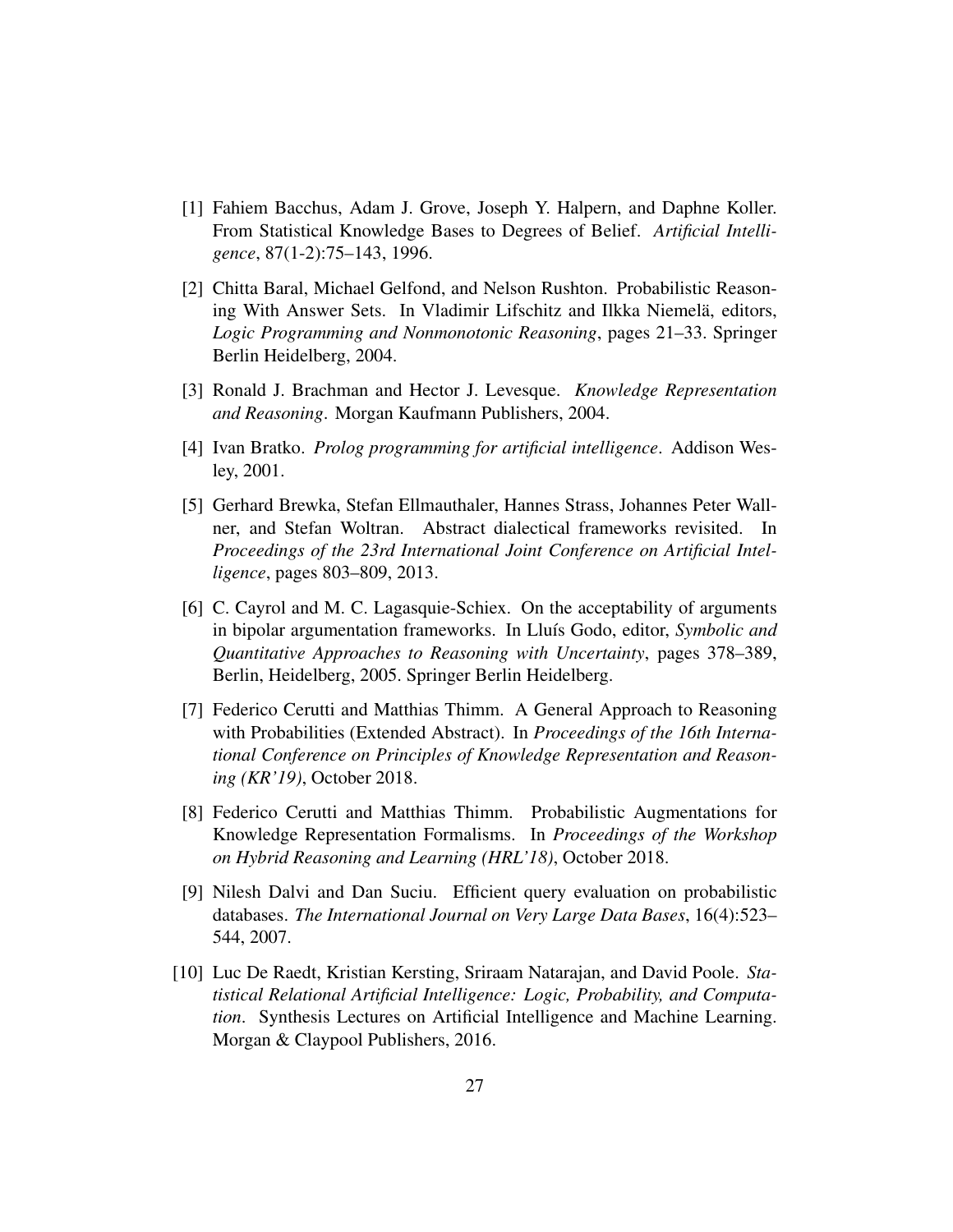- [11] Luc De Raedt and Angelika Kimmig. Probabilistic (logic) programming concepts. *Machine Learning*, 100(1):5–47, 2015.
- [12] Luc De Raedt, Angelika Kimmig, Bernd Gutmann, Kristian Kersting, Vitor Santos Costa, and Hannu Toivonen. Probabilistic inductive querying using problog. Technical Report CW 552, Department of Computer Science, Katholieke Universiteit Leuven, Belgium, June 2009.
- [13] Alessandra Di Pierro and Herbert Wiklicky. Probabilistic concurrent constraint programming: Towards a fully abstract model. In Luboš Brim, Jozef Gruska, and Jiří Zlatuška, editors, Mathematical Foundations of Computer *Science 1998*, pages 446–455, Berlin, Heidelberg, 1998. Springer Berlin Heidelberg.
- [14] Pedro Domingos and Daniel Lowd. *Markov Logic: An Interface Layer for Artificial Intelligence*. Synthesis Lectures on Artificial Intelligence and Machine Learning. Morgan and Claypool, San Rafael, CA, 2009.
- [15] Stanislav Dragiev, Alessandra Russo, Krysia Broda, Mark Law, and Calin-Rares Turliuc. An abductive-inductive algorithm for probabilistic inductive logic programming. In *Proceedings of the 26th International Conference on Inductive Logic Programming (Short papers)*, pages 20–26, 2016.
- [16] Phan Minh Dung. On the acceptability of arguments and its fundamental role in nonmonotonic reasoning, logic programming and n-person games. *Artificial Intelligence*, 77(2):321–357, 1995.
- [17] Ronald Fagin and Joseph Y. Halpern. Reasoning about knowledge and probability. *Journal of the ACM*, 41(2):340–367, 1994.
- [18] Bettina Fazzinga, Sergio Flesca, and Filippo Furfaro. Probabilistic bipolar abstract argumentation frameworks: complexity results. In *IJCAI*, pages 1803–1809, 2018.
- [19] Bettina Fazzinga, Sergio Flesca, and Filippo Furfaro. Complexity of fundamental problems in probabilistic abstract argumentation: Beyond independence. *Artificial Intelligence*, 268:1 – 29, 2019.
- [20] Bettina Fazzinga, Sergio Flesca, and Francesco Parisi. On the complexity of probabilistic abstract argumentation. In *Proceedings of the 23rd International Joint Conference on Artificial Intelligence (IJCAI'13)*, 2013.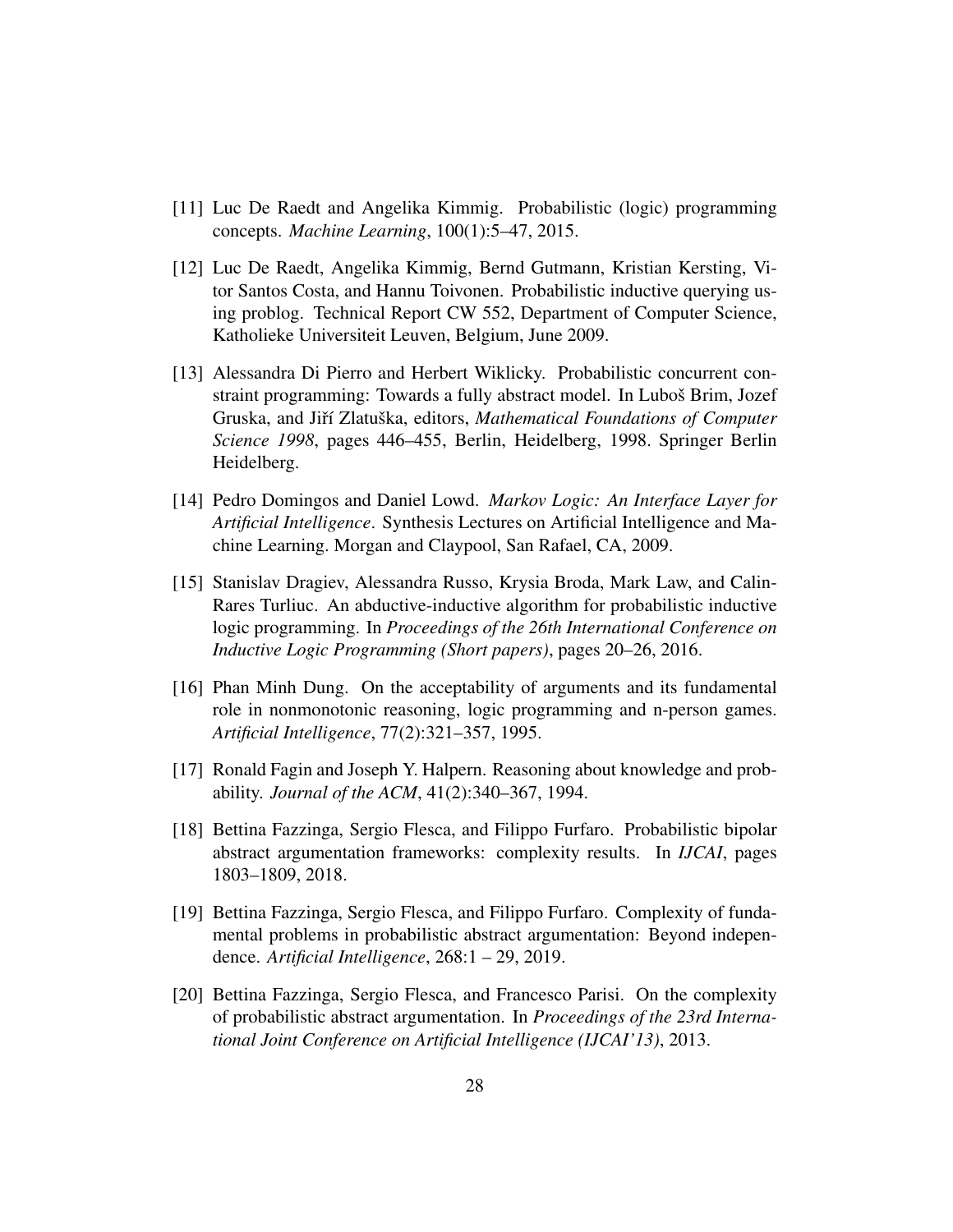- [21] Norbert Fuhr. Probabilistic datalog: Implementing logical information retrieval for advanced applications. *Journal of the Association for Information Science and Technology*, 51(2):95–110, 2000.
- [22] Martin Gebser, Roland Kaminski, Benjamin Kaufmann, and Torsten Schaub. *Answer Set Solving in Practice*. Morgan & Claypool Publishers, 2012.
- [23] Michael Gelfond and Nicola Leone. Logic programming and knowledge representation – the A-Prolog perspective. *Artificial Intelligence*, 138(1– 2):3–38, 2002.
- [24] Michael Gelfond and Vladimir Lifschitz. Classical negation in logic programs and disjunctive databases. *New Generation Computing*, 9(3/4):365– 386, 1991.
- [25] Vineet Gupta, Radha Jagadeesan, and Vijay Saraswat. Probabilistic concurrent constraint programming. In Antoni Mazurkiewicz and Józef Winkowski, editors, *CONCUR '97: Concurrency Theory*, pages 243–257, Berlin, Heidelberg, 1997. Springer Berlin Heidelberg.
- [26] Petr Hájek. *Metamathematics of Fuzzy Logic*. Dordrecht: Kluwer, 1998.
- [27] Joseph Y. Halpern. An Analysis of First-Order Logics of Probability. *Artificial Intelligence*, 46:311–350, 1990.
- [28] Nguyen Duy Hung. The distribution semantics of extended argumentation. In *Proceedings of the 18th International Symposium on Knowledge and Systems Sciences*, pages 197–211, 2017.
- [29] Anthony Hunter. Some foundations for probabilistic abstract argumentation. In *Proceedings of the 4th International Conference on Computational Models of Argument*, pages 117–128, 2012.
- [30] Anthony Hunter. Probabilistic qualification of attack in abstract argumentation. *International Journal of Approximate Reasoning*, 55(2):607–638, 2014.
- [31] Jürg Kohlas. Probabilistic argumentation systems: A new way to combine logic with probability. *Journal of Applied Logic*, 1(3):225 – 253, 2003. Combining Probability and Logic.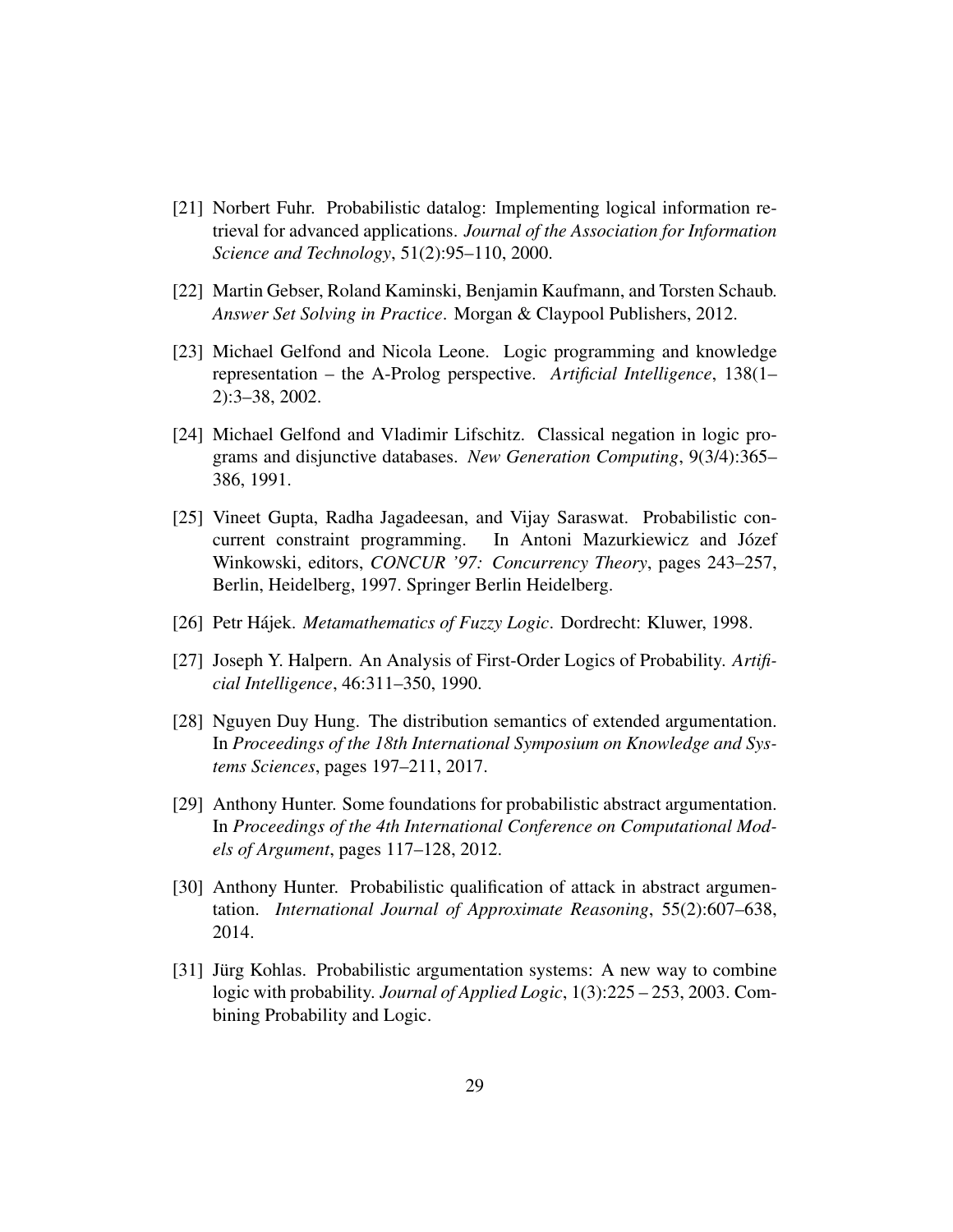- [32] Jürg Kohlas, Bernhard Anrig, Rolf Haenni, and Paul-André Monney. Modelbased diagnostics and probabilistic assumption-based reasoning. *Artificial Intelligence*, 104(1-2):71–106, September 1998.
- [33] Jürg Kohlas and Paul-André Monney. *Probabilistic Assumption-Based Reasoning*, pages 82–135. Springer Berlin Heidelberg, Berlin, Heidelberg, 1995.
- [34] Robert A. Kowalski. The early years of logic programming. *Communications of the ACM*, 31(1):38–43, 1988.
- [35] Hengfei Li, Nir Oren, and Timothy J. Norman. Probabilistic argumentation frameworks. In *Proceedings of the First International Workshop on the Theory and Applications of Formal Argumentation*, pages 1–16, 2011.
- [36] Hengfei Li, Nir Oren, and Timothy J Norman. Relaxing independence assumptions in probabilistic argumentation. In *Tenth International Workshop on Argumentation in Multi-Agent Systems (ArgMAS 2013)*, 2013.
- [37] Thomas Lukasiewicz. Probabilistic logic programming. In *ECAI*, pages 388–392, 1998.
- [38] Thomas Lukasiewicz. Local probabilistic deduction from taxonomic and probabilistic knowledge-bases over conjunctive events. *International Journal of Approximate Reasoning*, 21(1):23–61, 1999.
- [39] Theofrastos Mantadelis and Gerda Janssens. Dedicated Tabling for a Probabilistic Setting. In Manuel Hermenegildo and Torsten Schaub, editors, *Technical Communications of the 26th International Conference on Logic Programming*, volume 7 of *Leibniz International Proceedings in Informatics (LIPIcs)*, pages 124–133, Dagstuhl, Germany, 2010. Schloss Dagstuhl– Leibniz-Zentrum fuer Informatik.
- [40] Sanjay Modgil and Henry Prakken. The ASPIC+ framework for structured argumentation: a tutorial. *Argument & Computation*, 5:31–62, 2014.
- [41] Nils J. Nilsson. Probabilistic logic. *Artificial intelligence*, 28(1):71–87, 1986.
- [42] Jeff B. Paris. *The Uncertain Reasoner's Companion A Mathematical Perspective*. Cambridge University Press, 1994.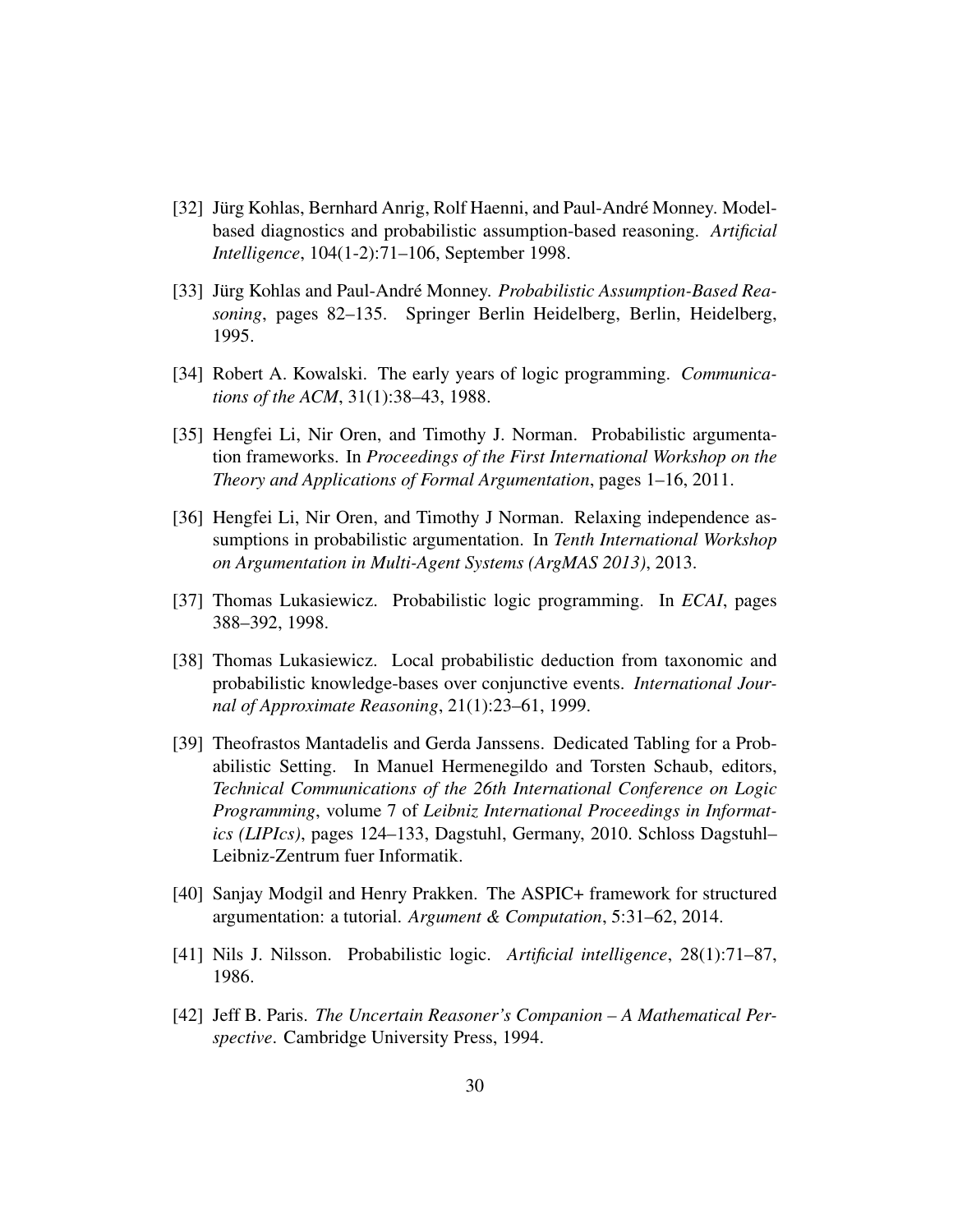- [43] Judea Pearl. *Probabilistic reasoning in intelligent systems: networks of plausible inference*. Springer-Verlag, 1988.
- [44] Sylwia Polberg and Dragan Doder. Probabilistic abstract dialectical frameworks. In *Proceedings of the 14th European Conference on Logics in Artificial Intelligence*, pages 591–599, 2014.
- [45] David Poole. Representing diagnostic knowledge for probabilistic horn abduction. In *Proceedings of the 12th International Joint Conference on Artificial Intelligence - Volume 2*, IJCAI'91, pages 1129–1135, San Francisco, CA, USA, 1991. Morgan Kaufmann Publishers Inc.
- [46] David Poole. Probabilistic horn abduction and bayesian networks. *Artificial Intelligence*, 64(1):81 – 129, 1993.
- [47] David Poole. The independent choice logic and beyond. In Luc De Raedt, Paolo Frasconi, Kristian Kersting, and Stephen Muggleton, editors, *Probabilistic Inductive Logic Programming: Theory and Application*, number 4911 in Lecture Notes in Artificial Intelligence. Springer, 2008.
- [48] David Poole. Probabilistic programming languages: Independent choices and deterministic systems. In *Heuristics, Probability and Causality: A Tribute to Judea Pearl*. College Publications, 2010.
- [49] Nico Potyka and Matthias Thimm. Consolidation of probabilistic knowledge bases by inconsistency minimization. In *Proceedings of the 21st European Conference on Artificial Intelligence*, pages 729–734, 2014.
- [50] Carlo Proietti. Polarization and bipolar probabilistic argumentation frameworks. In *AIˆ 3@ AI\* IA*, pages 22–27, 2017.
- [51] Raymond Reiter. A logic for default reasoning. *Artificial Intelligence*, 13:81–132, 1980.
- [52] Matthew Richardson and Pedro Domingos. Markov logic networks. *Machine Learning*, 62(1–2):107–136, 2006.
- [53] Tjitze Rienstra. Towards a probabilistic Dung-style argumentation system. In *Proceedings of the First International Conference on Agreement Technologies*, pages 138–152, 2012.